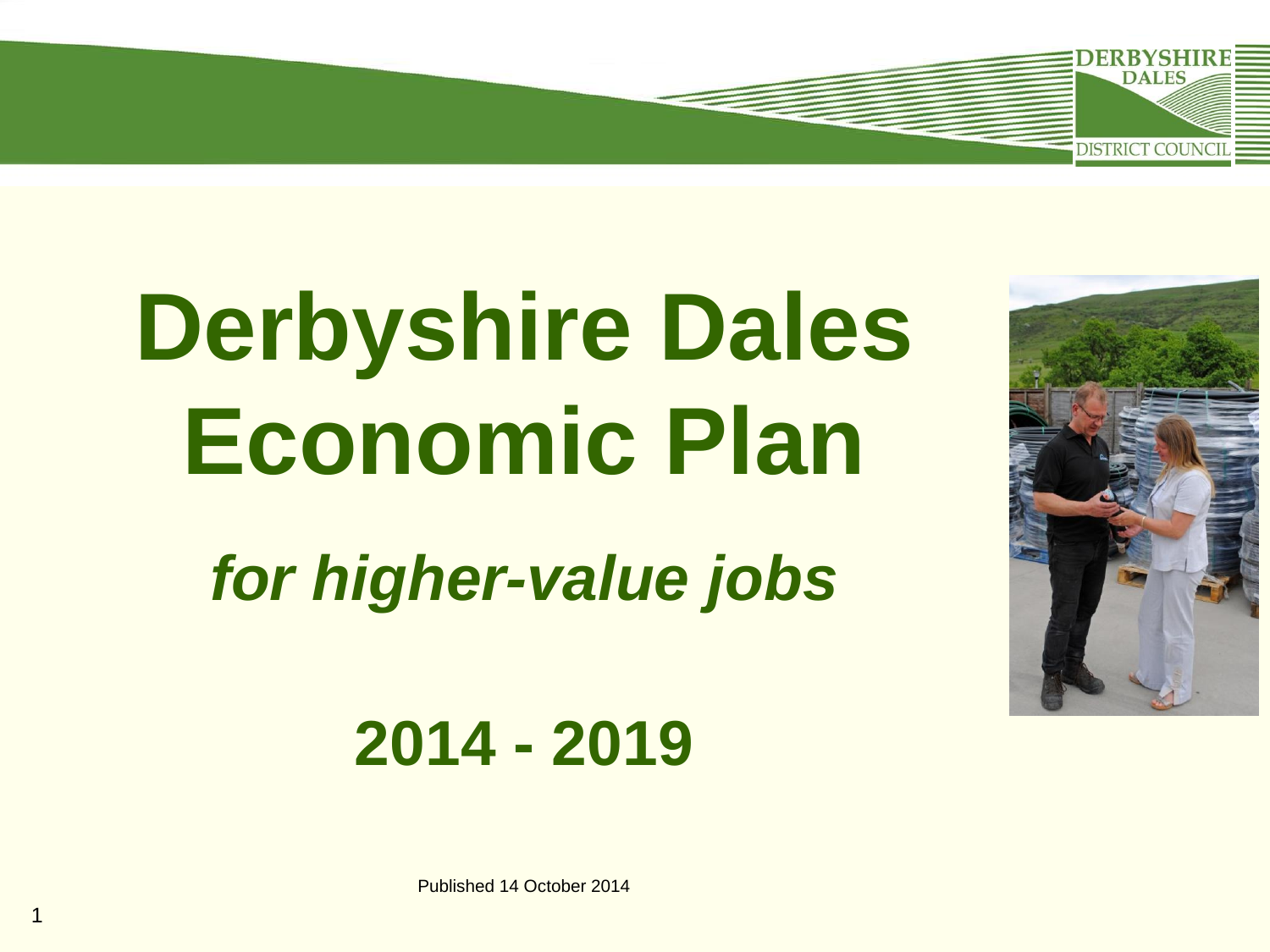## *CONTENTS*

- Corporate Plan
- The Derbyshire Dales economy
- **Priorities**
- **Context**
- Derbyshire Dales Economic Development Plan
- **Actions** 
	- 1. Derbyshire Dales Business Advice
	- 2. Site promotion and development
	- 3. Business engagement
	- 4. Match funding priority Peak District projects
	- 5. Business loans or grants
	- 6. Site development loans
	- 7. Other activities
- **Sectors**
- Key sites
- **Outcomes**

Appendix 1: Peak District evidence base summary Appendix 2: Context – wider strategies Appendix 3: External funding schemes

<sup>2</sup> Appendix 4: Largest local private sector employers



**DALES**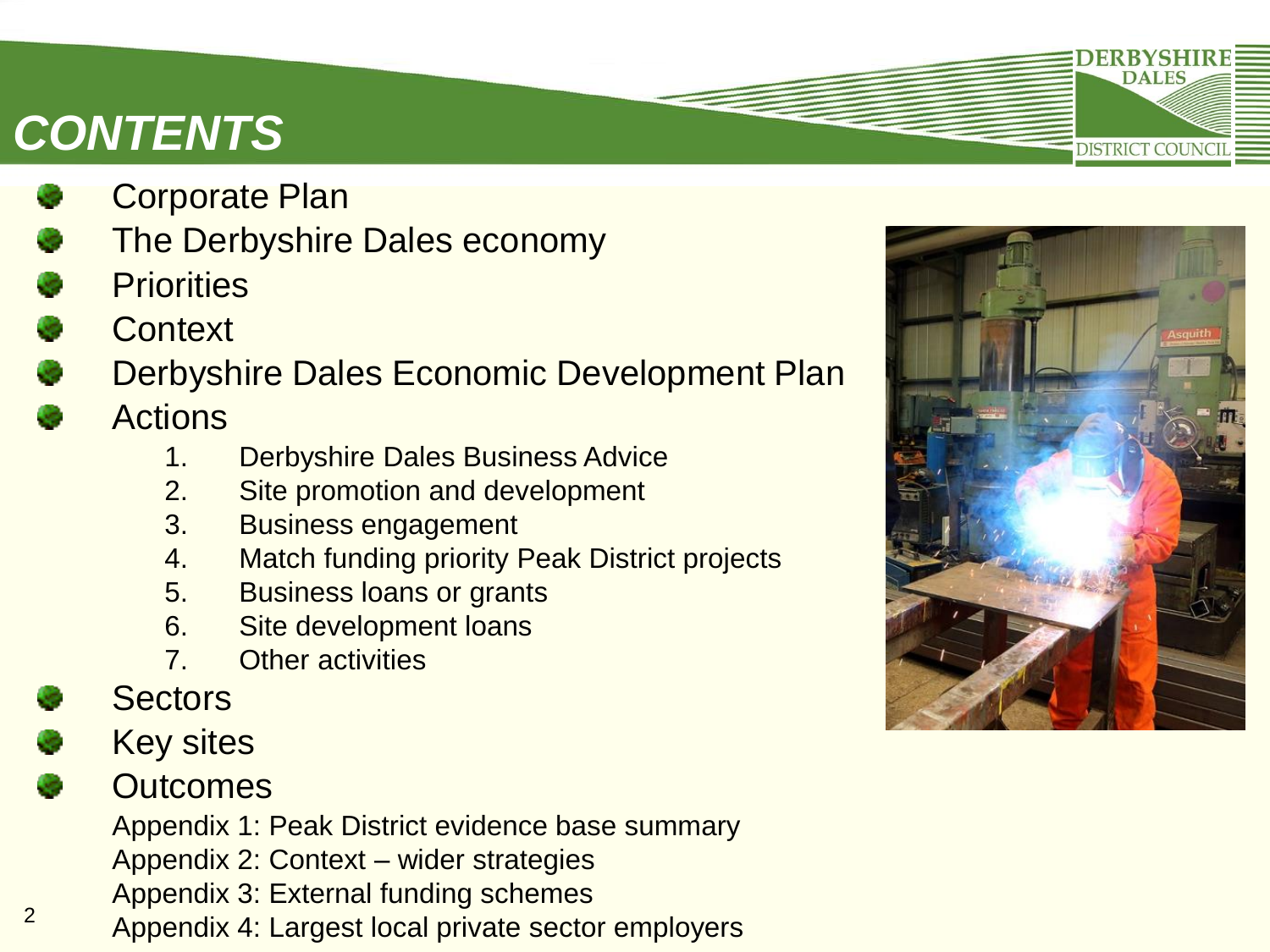### *Corporate Plan 2011-15*

**Economic development is one of Members' two improvement priorities**  *"Increase business growth and job creation"*

#### **Targets currently to:**

- *Help new businesses to start*
- *Help existing businesses to grow*
- *Promote key development sites*

**Peak District Strategy Vision:** *…high-wage, high-skill jobs*

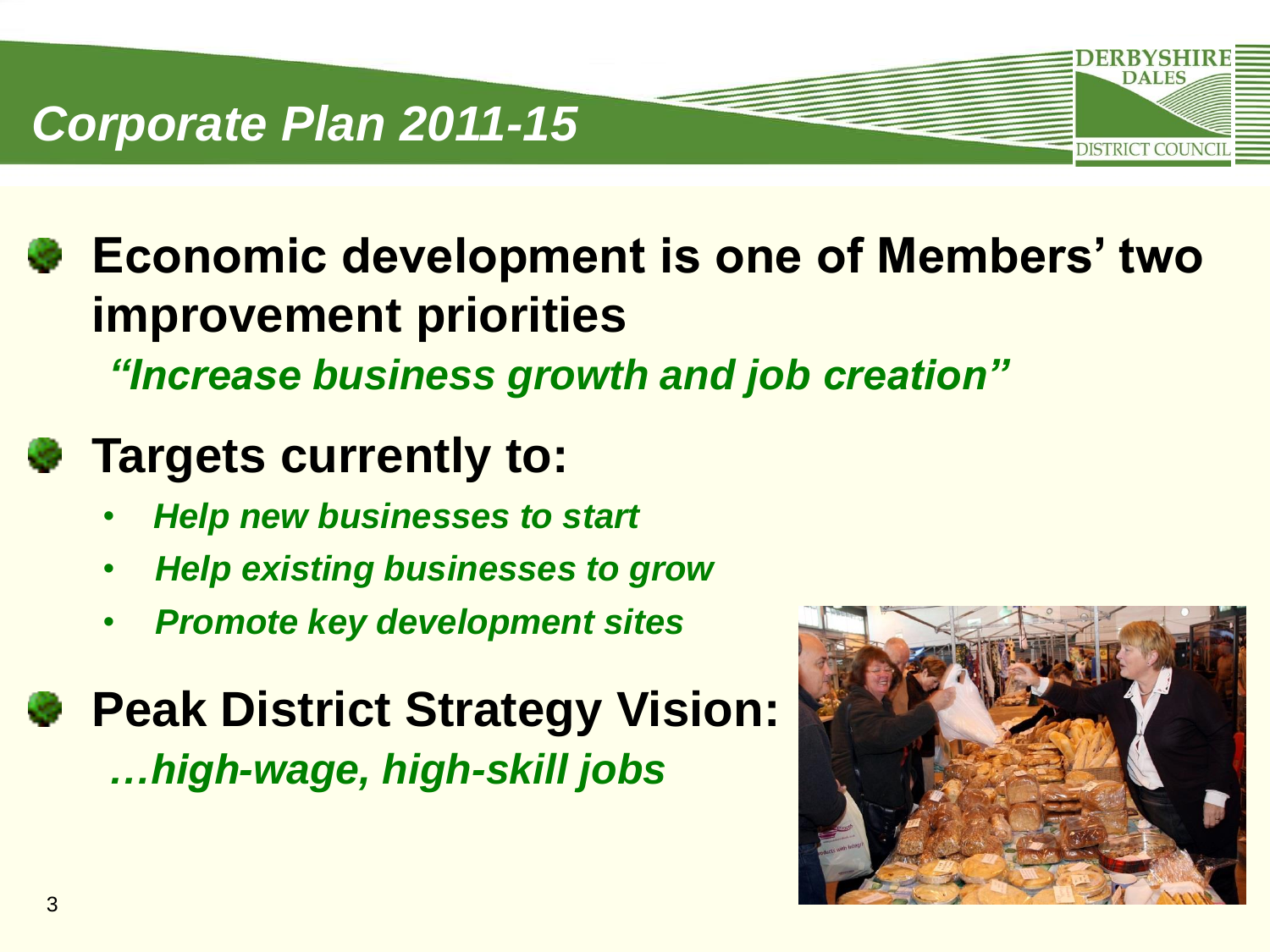#### *The Derbyshire Dales economy*

4



- Earnings in the Dales are among the lowest in Derbyshire
	- average wage is £364 pw (county average £372 pw)
- Strong manufacturing sector (at 13% of all employment) but shortage of modern workspace
- Tourism accounts for 7% of employment, but pays wages typically half the average of all sectors
- Dependency on the public sector (largest employer locally)
- 9/10 businesses are microbusinesses (<10 employees) most survive but we need more to grow
- Skilled residents (36% with degree or equivalent) youth flight and 'brain drain' as not enough high-value jobs here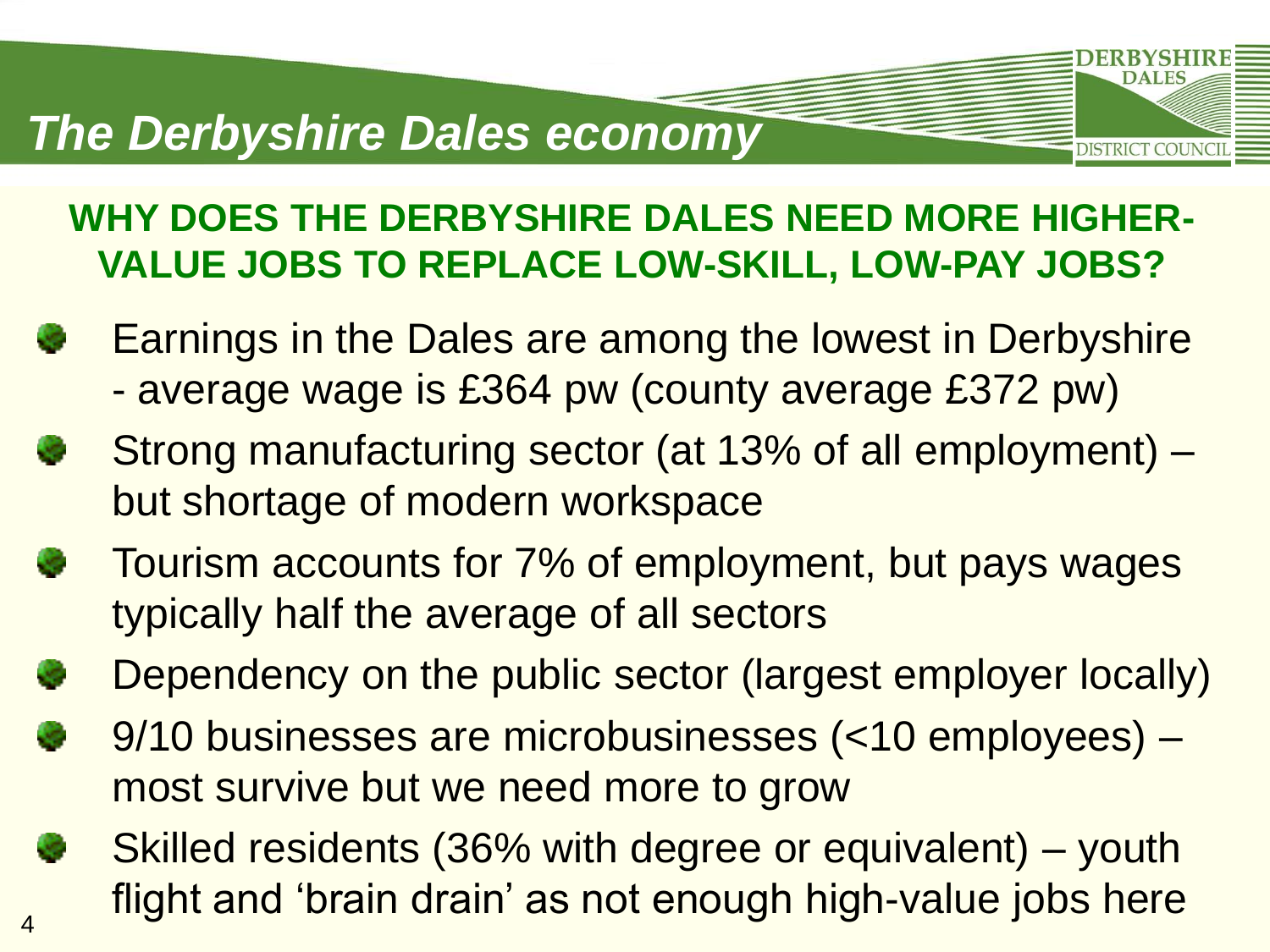#### *The Derbyshire Dales economy*

#### **BARRIERS TO CREATING HIGHER VALUE JOBS include:**

- Difficulty attracting Government **funding** to assist with growing smaller businesses and smaller employment sites
- Poor **broadband** (the speed gap with urban areas is widening not narrowing)
- Lack of good quality **workspace** in the right places for businesses to be able to expand and take on more staff
- **Access** to employment, training and apprenticeships for people living in isolated rural communities
- Insufficient **affordable housing** for employees locally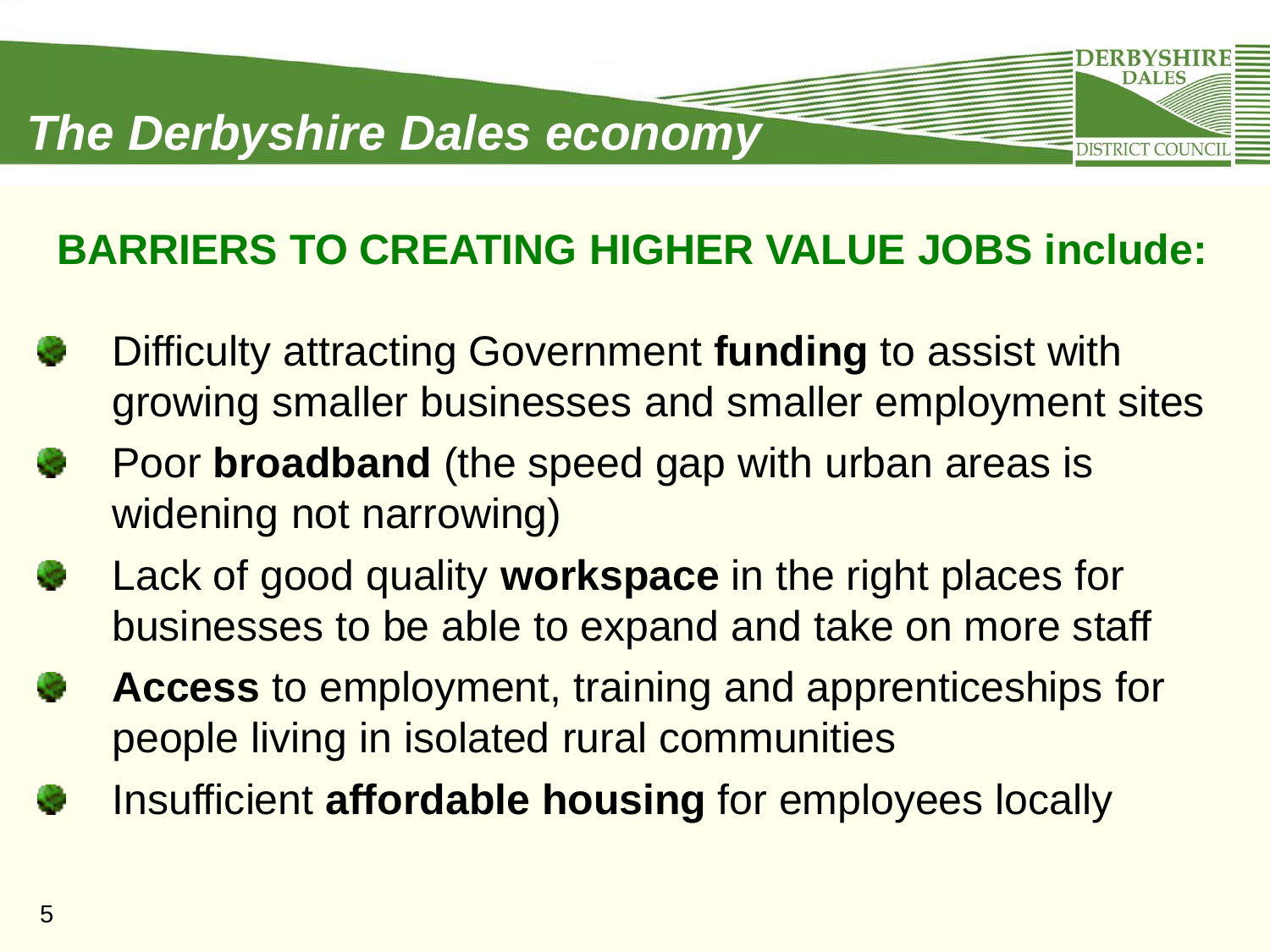**OPPORTUNITIES: strengths of our economy include:**

- *1. High business density and productivity* GVA per FTE £50,600 – higher than both D2N2 and SCR
- *2. A high rate of return on start up and growth support* Strong business survival rates: 70% of new firms survive at least 3 years – higher than D2N2 (64%) and SCR (60%)
- *3. Skilled workforce – a key enabler of business growth* 36% of Dales residents have a degree or equivalent – higher than D2N2 (26%) or SCR (23%)
- *4. A high value manufacturing base* Manufacturing is widely seen as a key sector which will <sub>6</sub> help drive growth through innovation and export earnings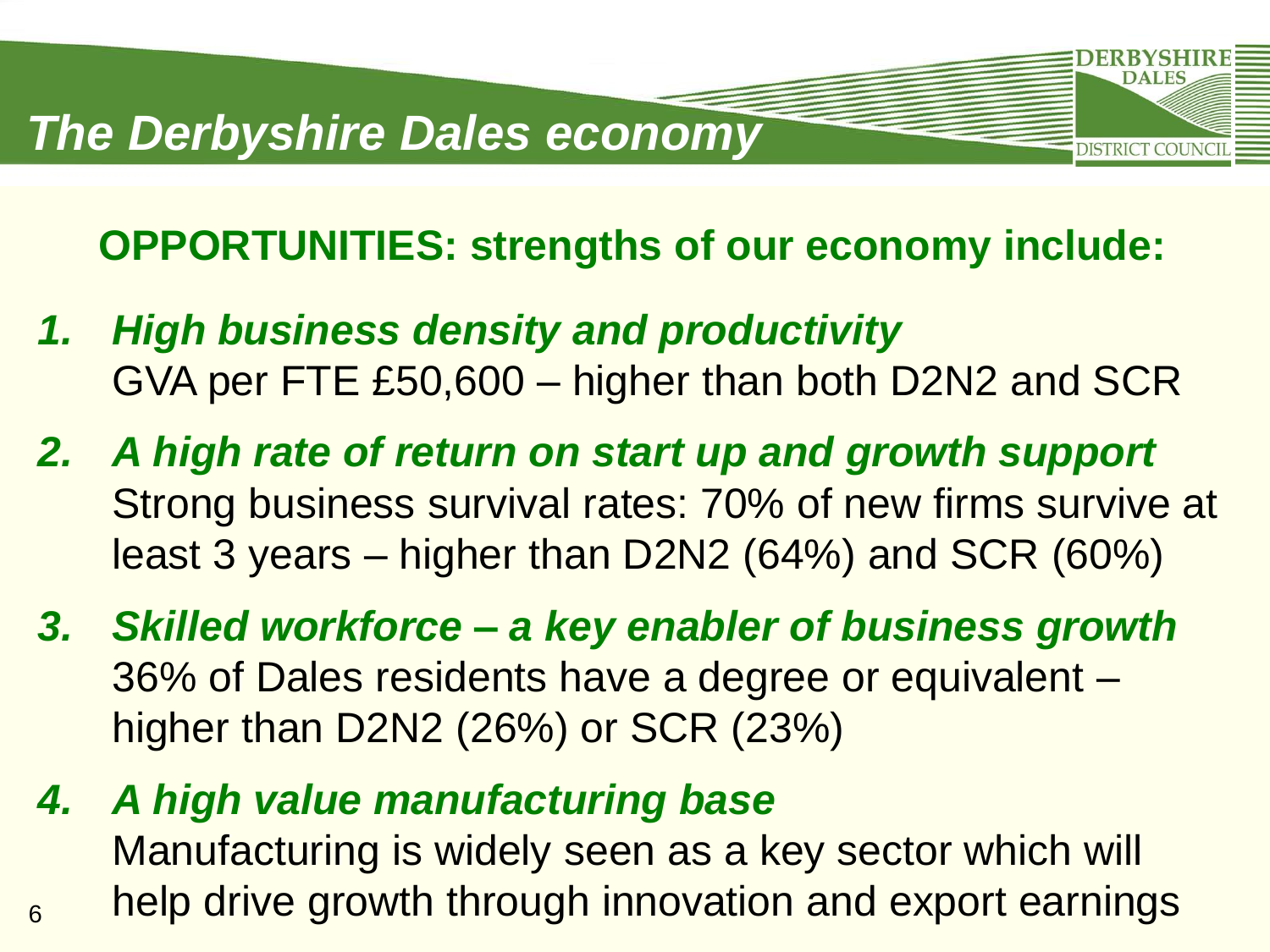#### *The Derbyshire Dales economy*



- *5. High quality environment and high quality of life* Ideal location for knowledge-based and creative businesses
- *6. Access to markets*

We are closely surrounded by the UK's major conurbations (with the M1 only 20 minutes away)

*7. The Peak District brand*

A brand associated with landscape and quality of life, and with high quality products and services

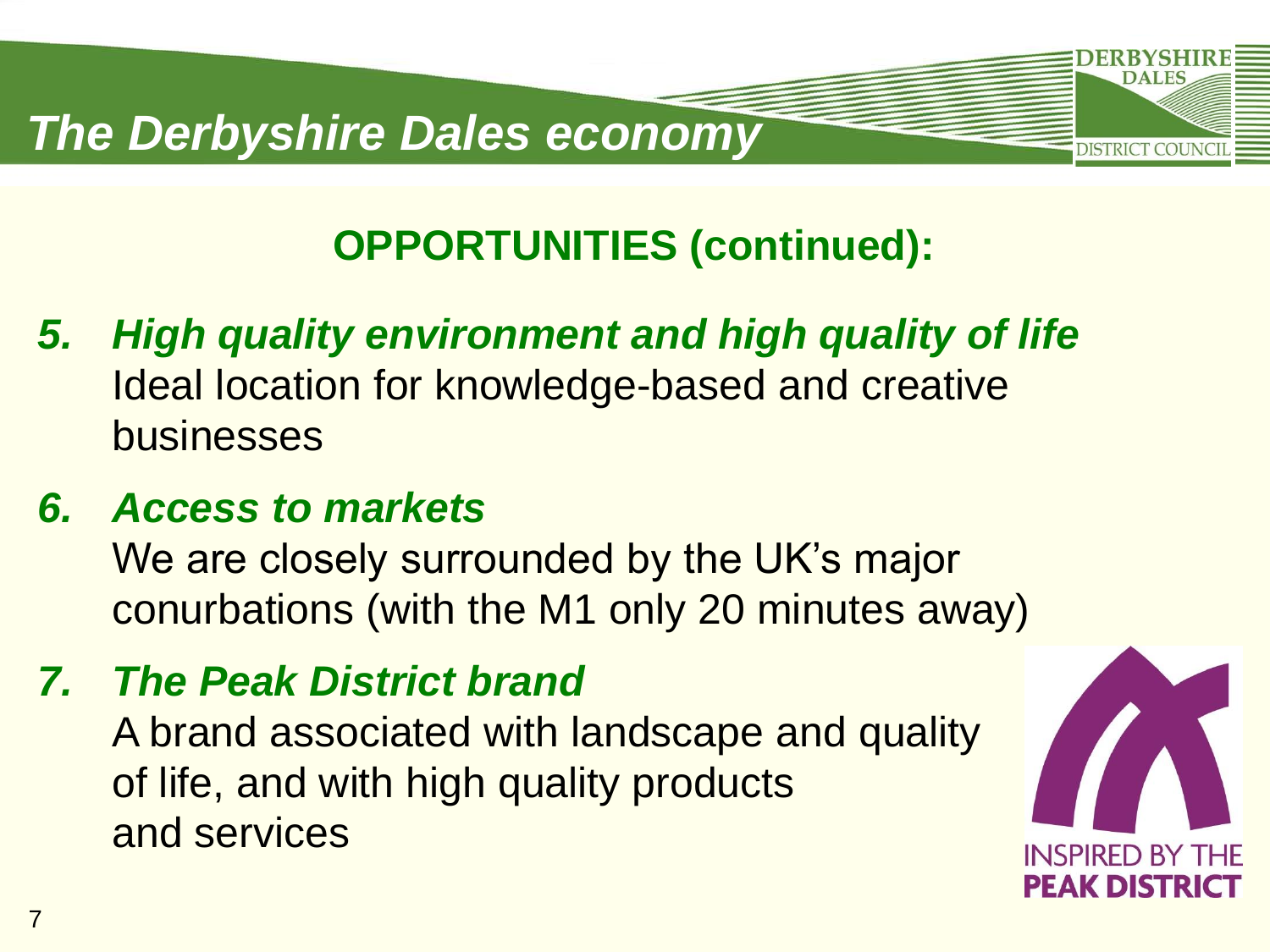#### *The Derbyshire Dales economy*

# **OUR FOUR PRIORITIES**

- 1. Growing **microbusinesses**
- 2. Vibrant **market towns** as employment and service centres
- **3. Broadband** speed and access in rural communities
- 4. Increasing employment opportunities for **young people** in rural areas.



**DISTRICT COUNC** 

(Corporate Committee, September 2013)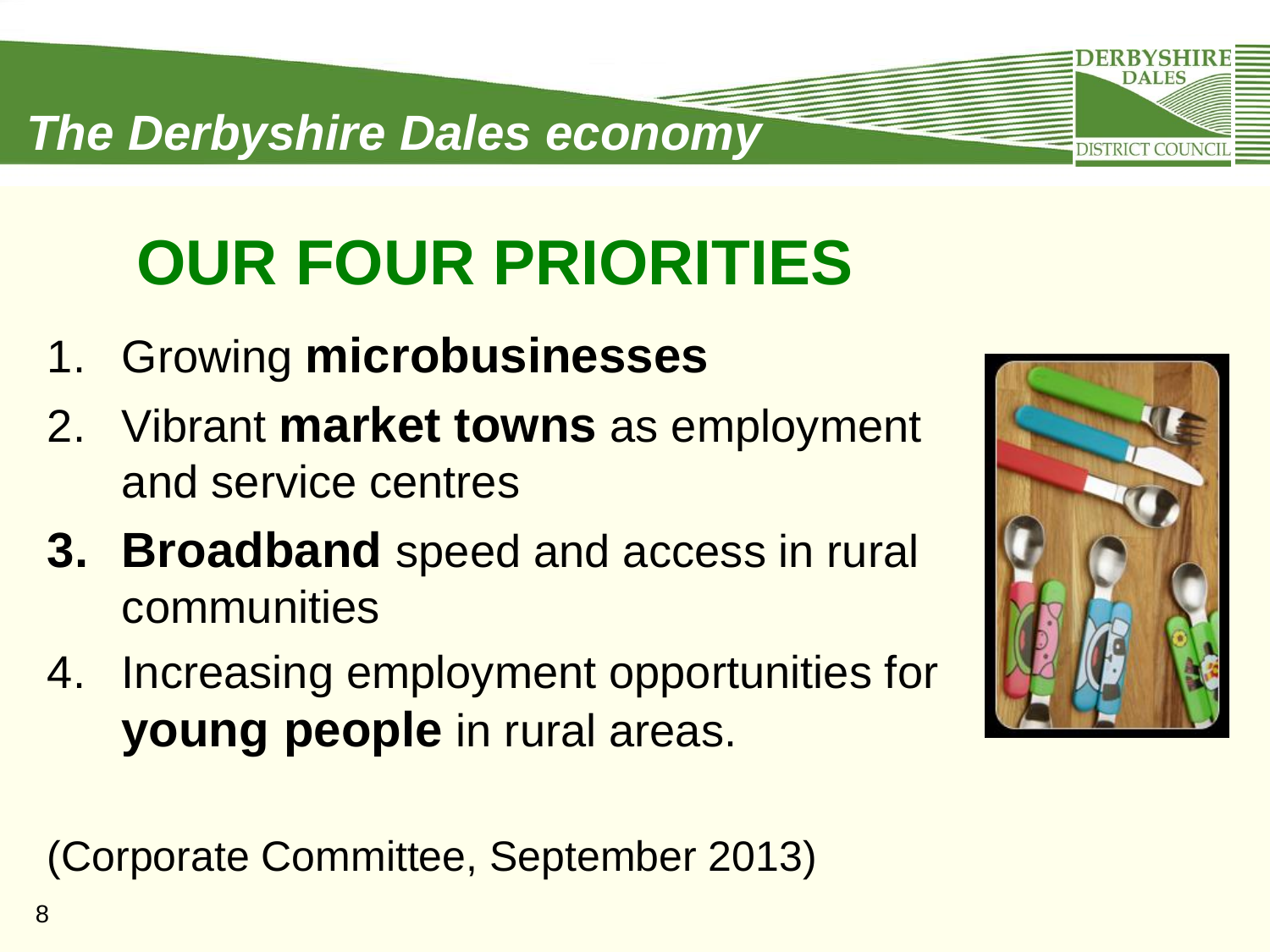#### *Economic Development*

- The evidence tells us that the Derbyshire Dales needs more higher-value jobs (to replace lowerskilled, lower-paid jobs)
- **What works?** 
	- *growing existing higher-value businesses (via grants/loans & good business advice)*
	- *enabling development on appropriate sites*
	- *better broadband*
	- Less relevant to the Dales:
		- # *competing for larger-scale inward investment*
- # *schemes based on very large sites or very large employers* <sup>9</sup>

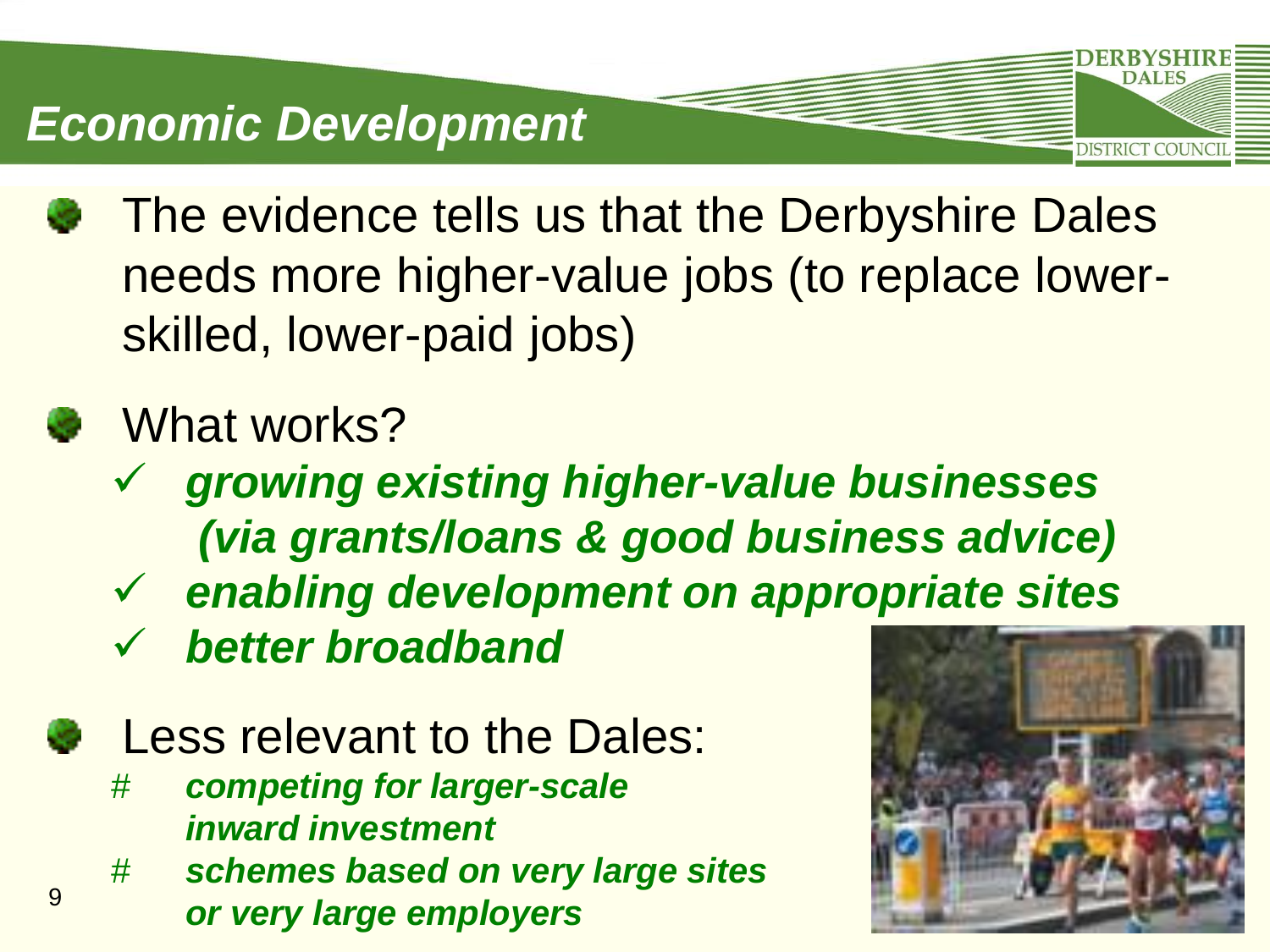## *OUR CONTEXT*

#### **The Derbyshire Dales Economic Plan links with wider strategies at the subregional and regional level as well as local priorities**

**FRBYSHIR DALES** 

**DISTRICT COUNCIL** 



Details of these strategies and their links to the Dales are in Appendix 2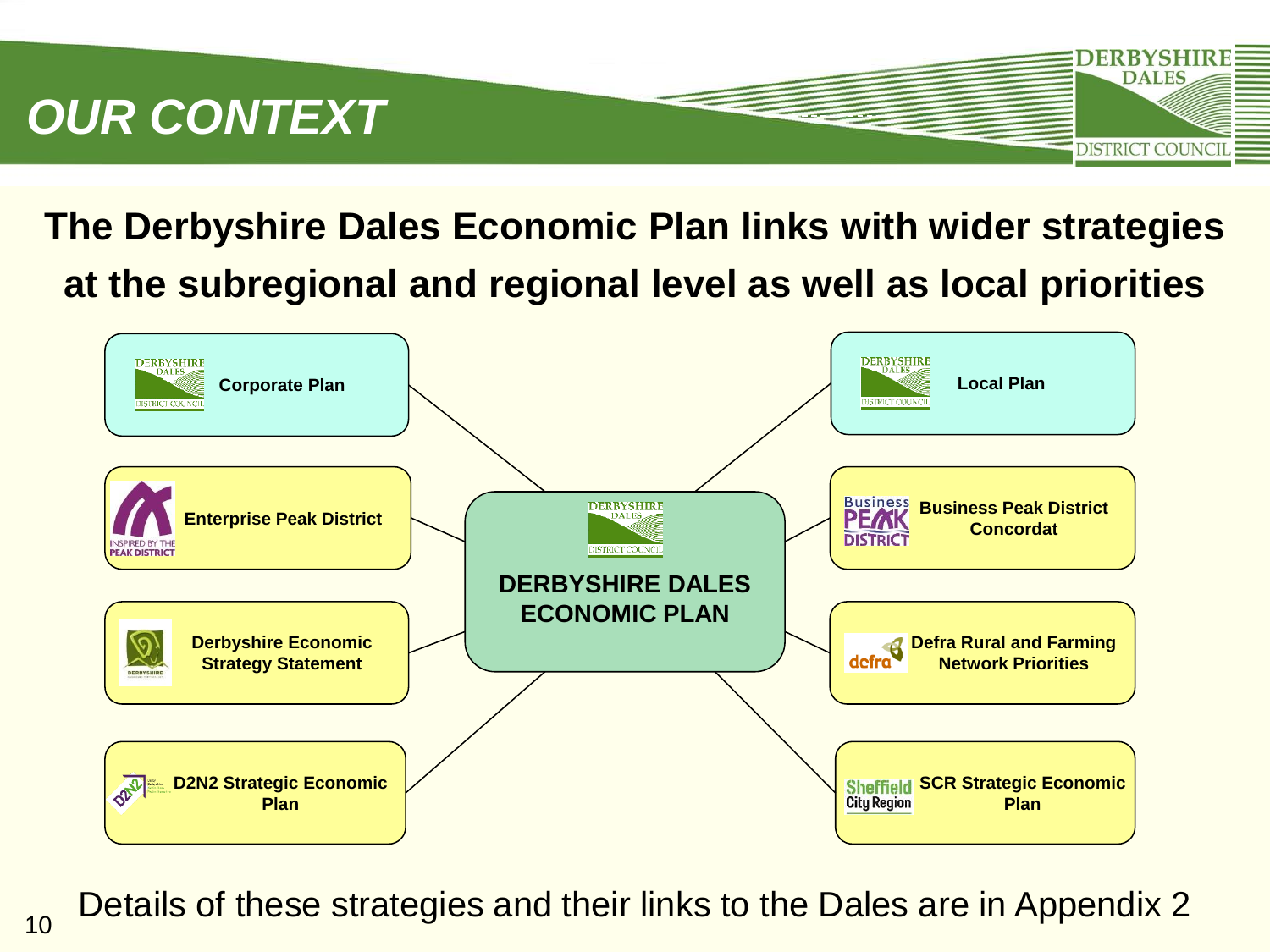## **This Economic Development Plan...**

- *is a doing document, not a glossy strategy*
- *responds to existing strategies for wider areas*
- *sets out what to do* **in** *the Dales* **for** *the Dales*
- *has a local flavour but relates to themes in wider strategies where relevant*

DALES

**DISTRICT COUNCI** 

## **The Plan sets out for the Derbyshire Dales**

- *1. The evidence of need*
- *2. Where wider strategies fail to meet local needs*
- *3. Actions - where we can fill those gaps ourselves*
- *4. Actions - where we are working with others to fill those gaps*
- *5. Outcomes - to be achieved from investments and actions (e.g. how many more higher-value jobs will be created)*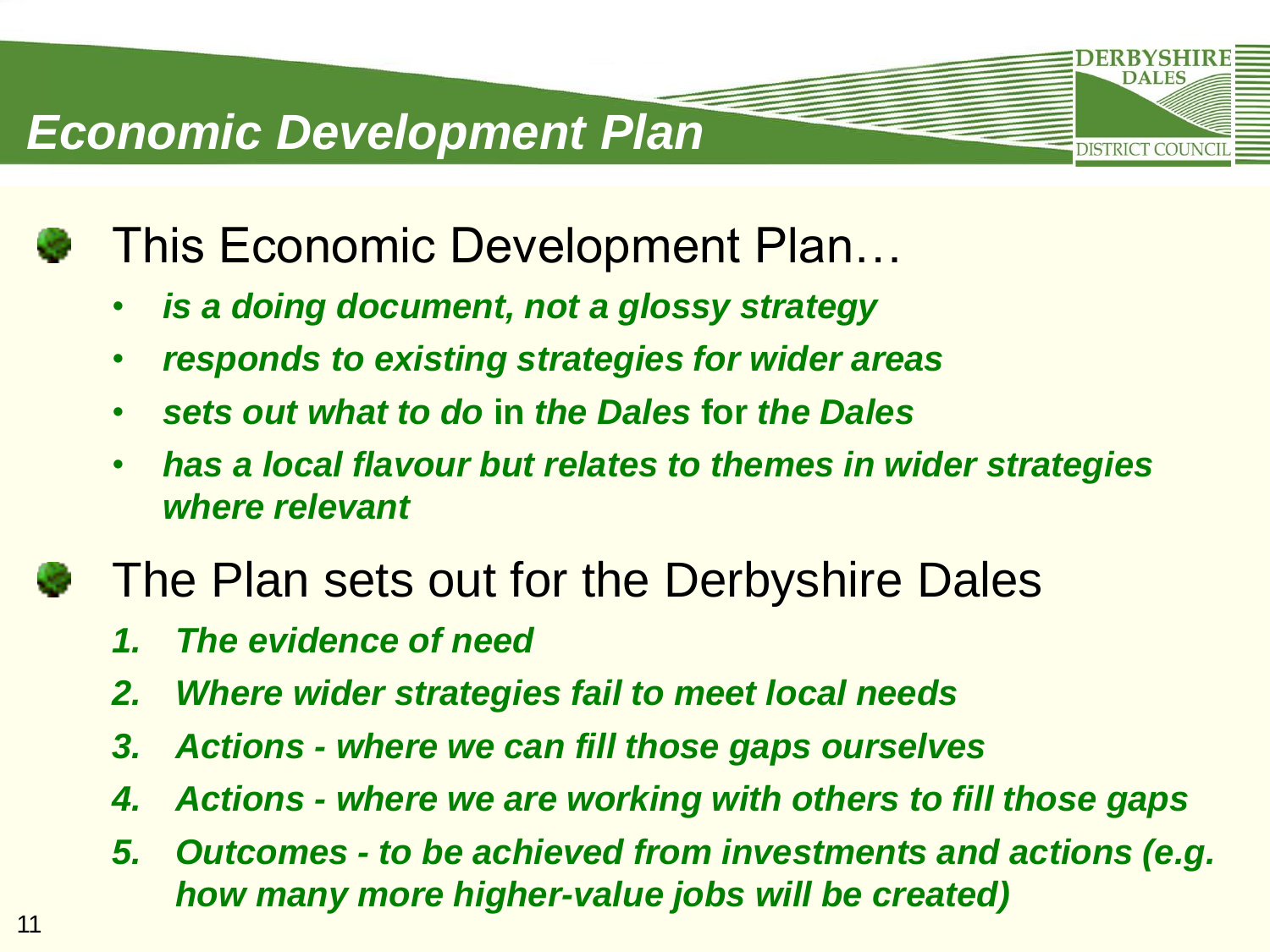## *ACTIONS*

- Derbyshire Dales Business Advice
- Site promotion and development
- Business engagement
- **Match funding priority Peak District projects**

**DISTRICT COUNCI** 

- Business loans or grants
- Site development loans
- **S** Other activities

*including timescales, targets, funding (amounts and sources) and planned outcomes (e.g. nos. of jobs)*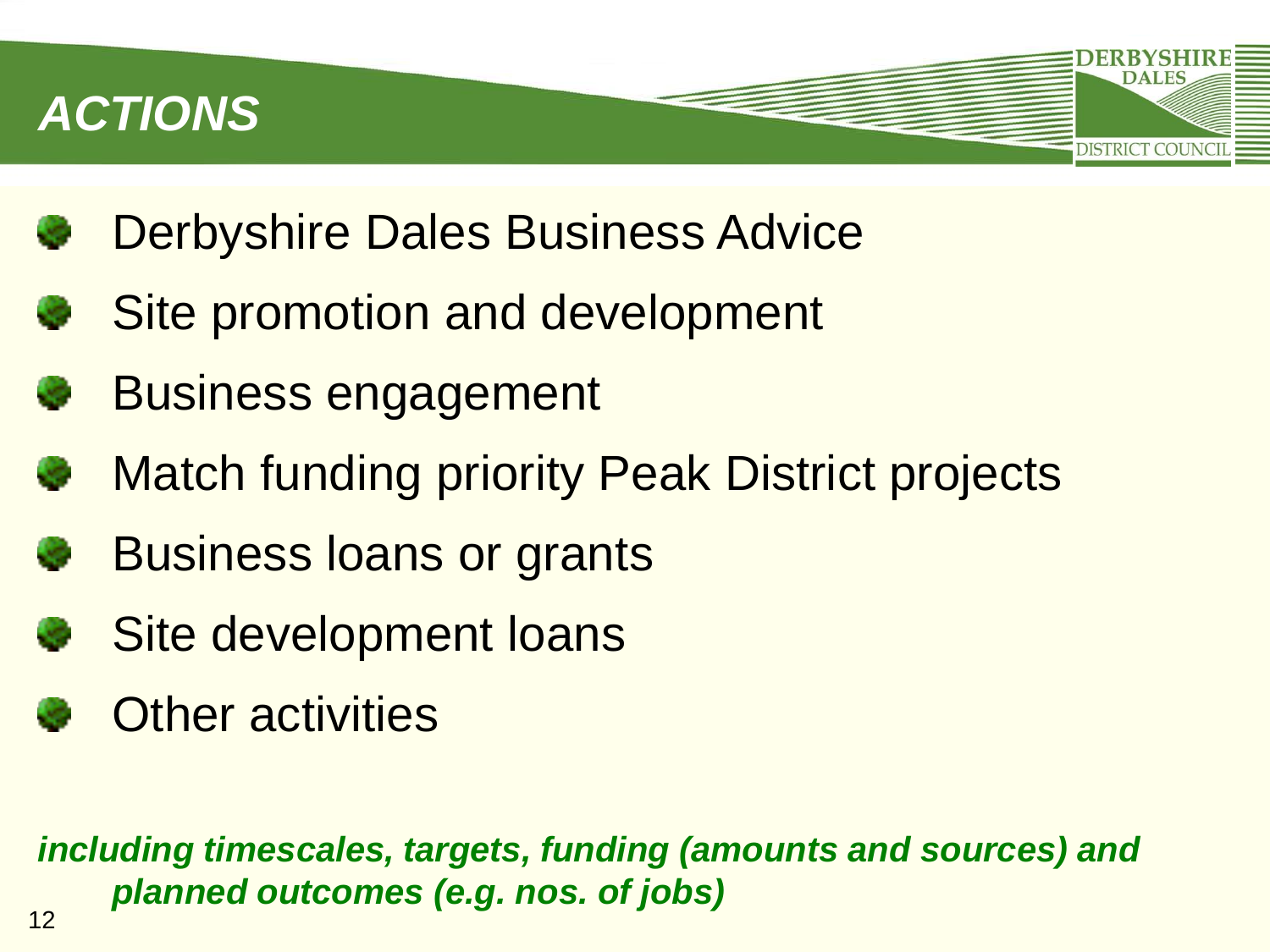#### *Derbyshire Dales Business Advice*

## **Supports small business growth**

- $\triangleright$  Free, independent, face to face advice
- $\triangleright$  Two days per week
- Helped create 219 jobs in 400+ businesses Dec '11 Jun '14

**DISTRICT COUNCI** 

 $\triangleright$  Expertise in business plans and funding applications

## **Cost £16,000 p.a. from District Council budget**

 $\triangleright$  LEP Growth Hubs may impact on funding and delivery

### **Outcomes 2015-2019**

- $\geq$  100-120 new start businesses (25-30 p.a.)
- 200-300 existing businesses helped to create 160-240 new jobs (50-75 businesses p.a. and 40-60 jobs p.a.)
- $\triangleright$  40-50 Dales firms supported to access grants or loans from Government or LEPs (10-13 p.a.)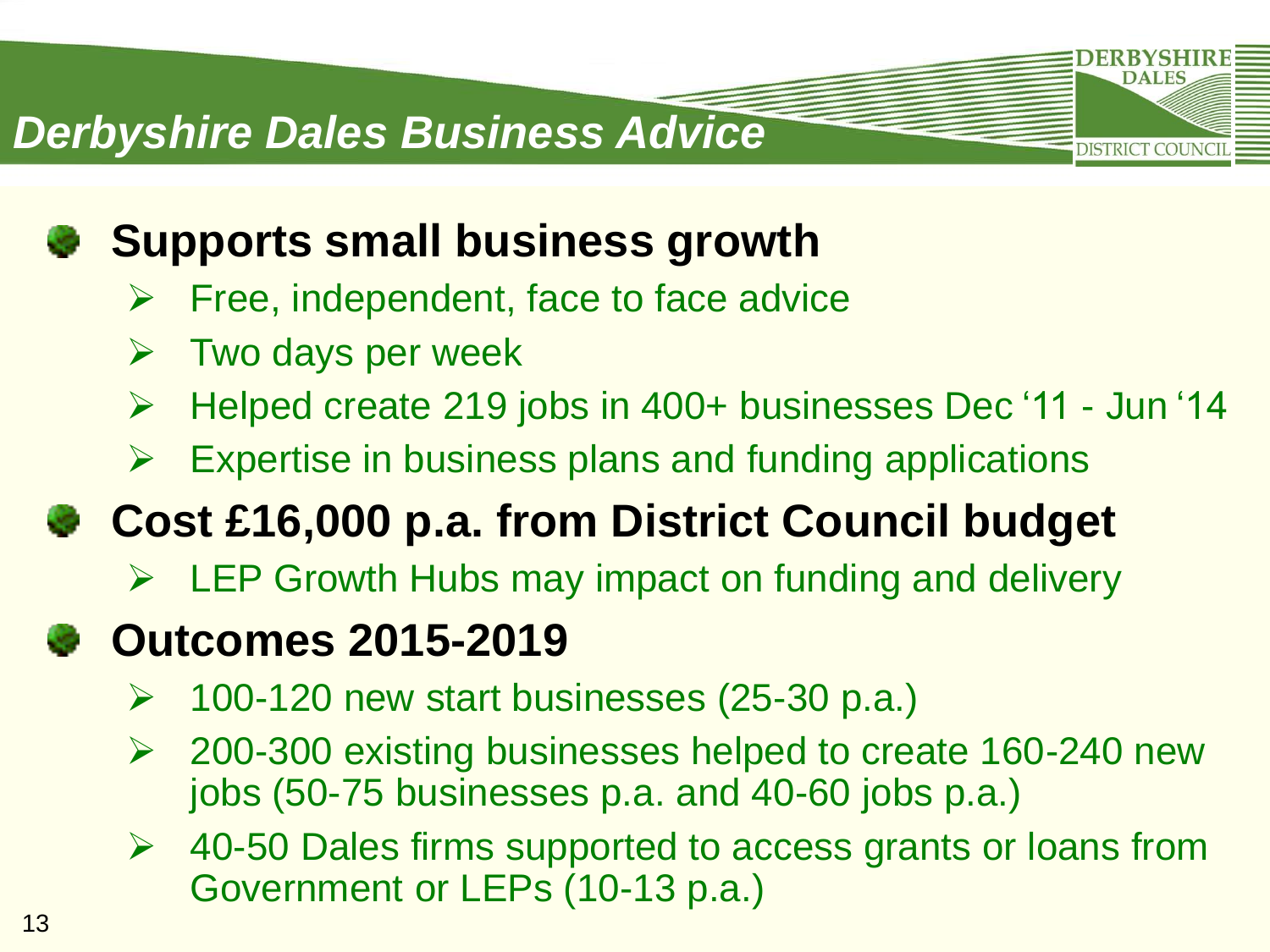#### *Site promotion and development*

- **Unlocking stalled and vacant employment sites**
	- Draft Local Plan identifies 19ha of new employment land in Ashbourne, Matlock and Wirksworth

- Other key sites in Bakewell and Matlock
- **We will work with owners to develop and market these sites and promote the Dales as a business location**
- **Printed and online brochure aimed at existing firms with growth potential (and possible new investors), with information about the Dales, case studies, site specific information, and assistance available**
- **Cost up to £3,500 p.a. from District Council budget**  $\triangleright$  Plus significant officer time working with owners and LEPs
- **Outcomes 2015-2019**
- $14 \rightarrow$  New jobs on stalled and vacant employment sites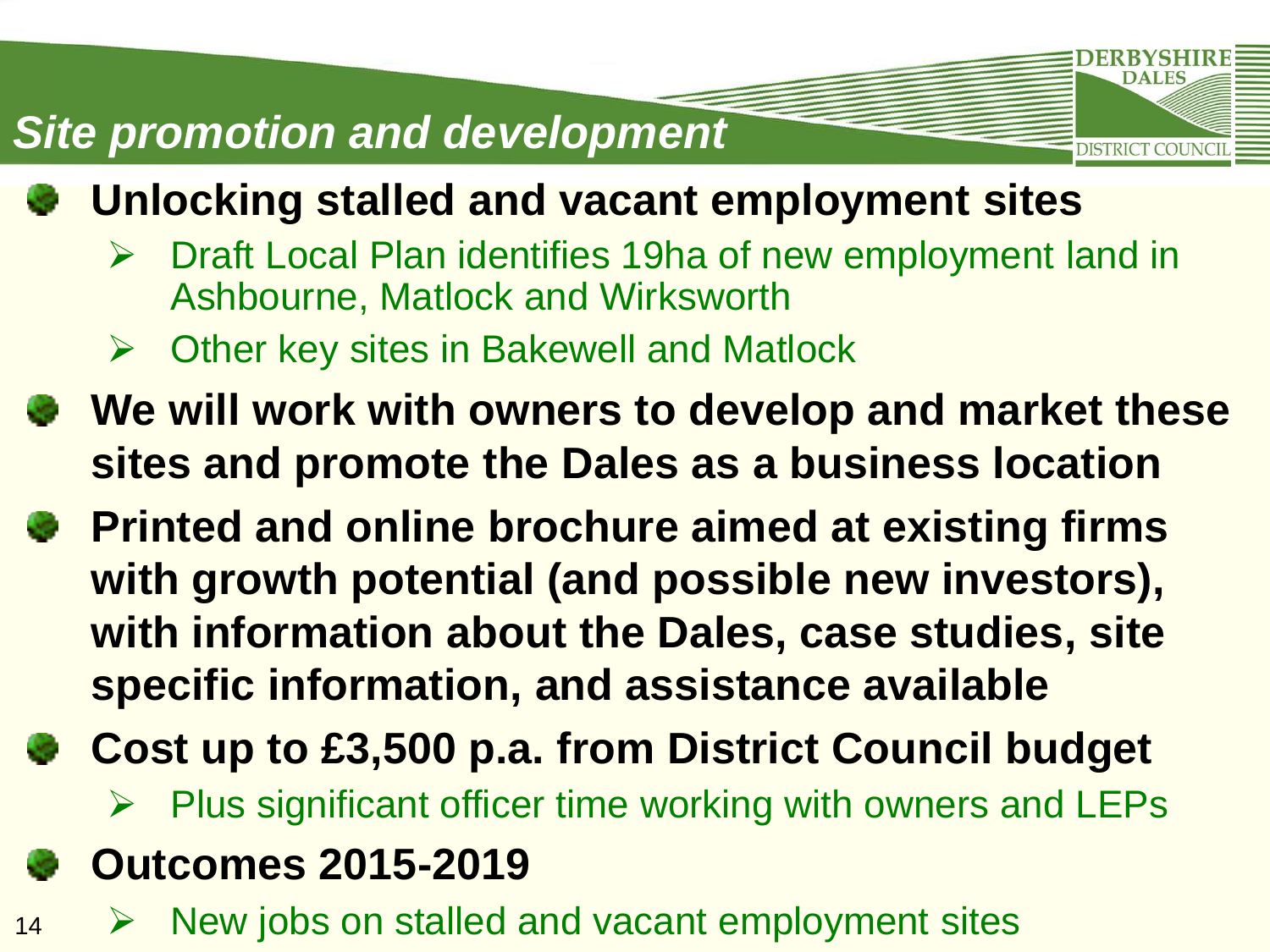#### *Business engagement*

**Proactive engagement to promote access to finance and other support available from LEPs**

**DISTRICT COUNCI** 

- $\triangleright$  CMT members to be 'buddied' with largest firms (Appendix 4)
- $\triangleright$  SMEs with growth potential to be targeted and microbusiness growth support from DDBA to continue

#### **Methods to include**

- $\triangleright$  E-Newsletter (at least twice a year)
- $\triangleright$  Business Forums held in different locations
- $\triangleright$  Greater engagement with existing fora (e.g. Chambers of Trade, Town Teams) to help them help themselves
- $\triangleright$  Support for the D2N2 'Better Business for All' initiative

#### **Main cost is officer time**

#### **Outcomes 2015-2019**

- $\triangleright$  Better understanding of business needs & barriers to growth
- $\triangleright$  Positive relationships with key employers
- $15 \rightarrow$  Businesses know about the support and guidance available from us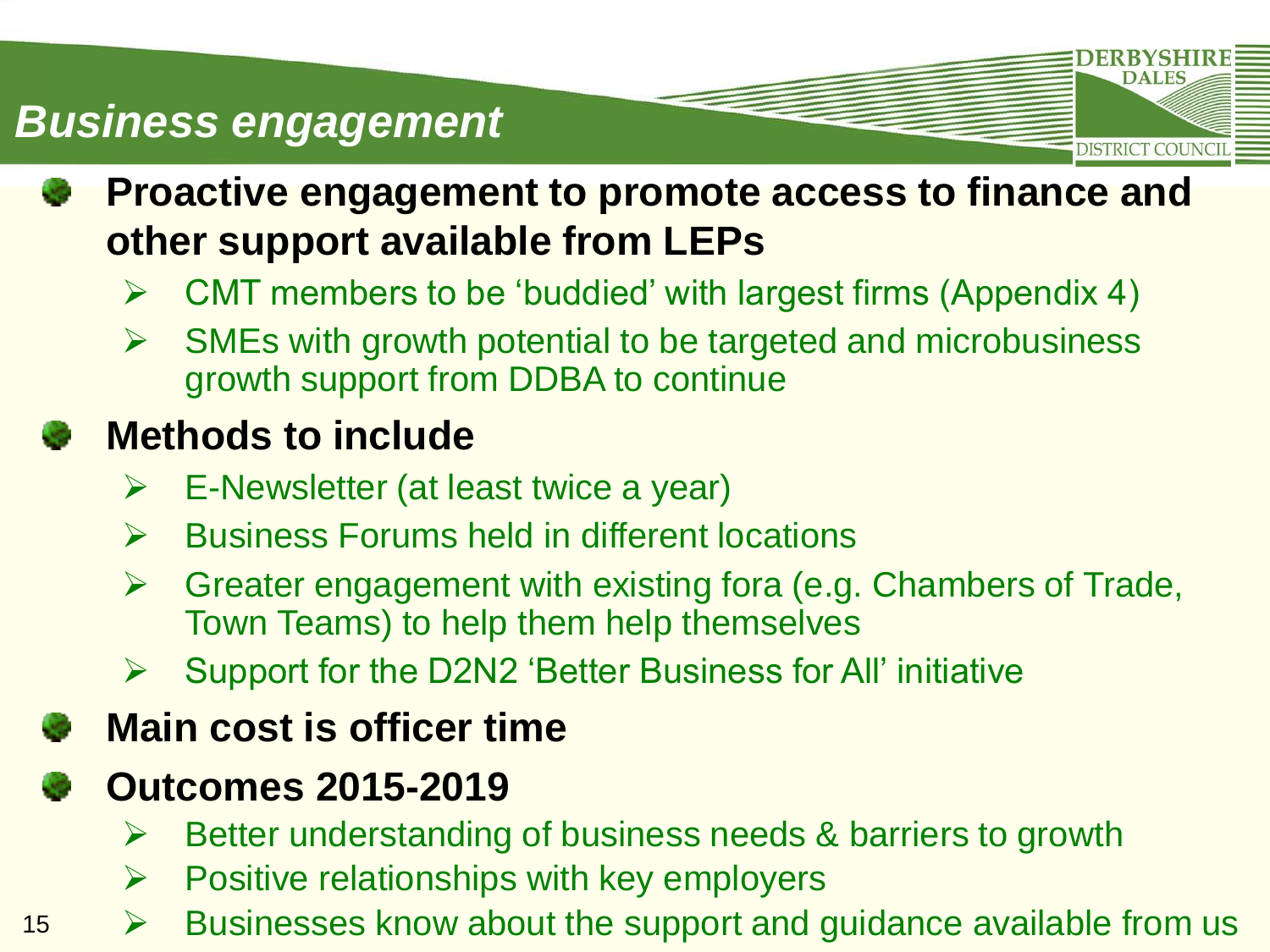### *Match funding*

**Support Enterprise Peak District package delivery Priority interventions include**

- Help deliver a Peak District LEADER scheme from 2015
- $\triangleright$  Ensure LEP Growth Hubs reach into rural areas and are open to any firm with growth potential (regardless of size)

**DISTRICT COUNCI** 

- $\triangleright$  Identify and help addressing gaps in broadband provision
- Support the roll-out and evaluation of the '*Inspired by the Peak District***'** brand as a business promotion tool
- $\triangleright$  Support business and employment projects associated with the *Pedal Peak* initiative

**Cost initially £100,000 from District Council ED reserve**

Match contributions to be prioritised according to this Plan

#### **Outcomes 2015-2019**

 $\triangleright$  Will be set for individual interventions (LEP Growth Hub proposals are unfinished; gaps in broadband t.b.d. as rollout plans become <sub>16</sub> clear; Peak District brand evaluation design is in development)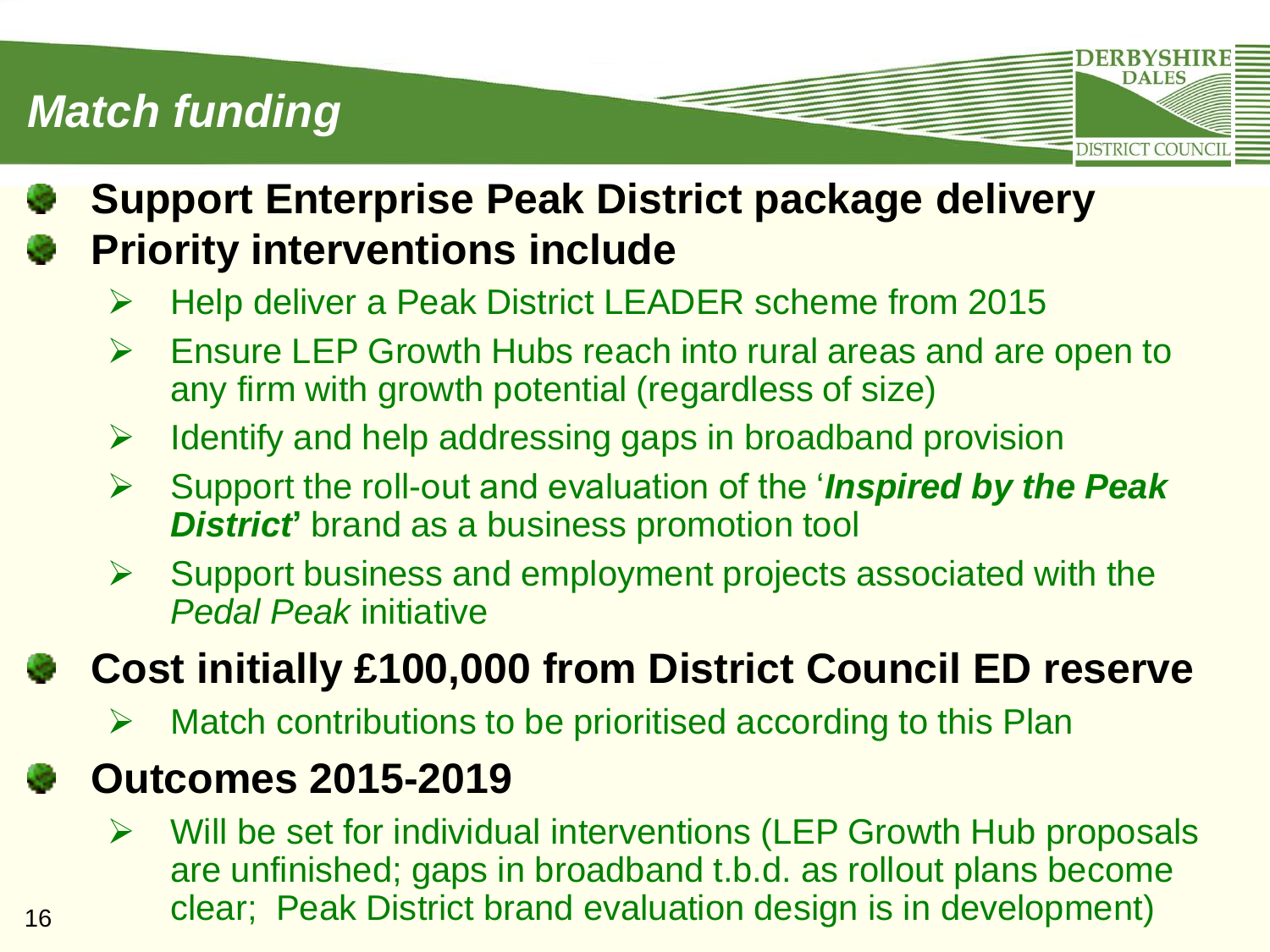#### *Business loans or grants*

**Access to finance is a key enabler of business growth. But smaller businesses face barriers in obtaining credit**

 The District Council will work with partners to improve access to finance for businesses, aiming to influence criteria to encourage equal access to finance for micro/small businesses with identified growth potential

**DISTRICT COUNCIL** 

- $\triangleright$  Subject to a successful bid, a new LEADER programme for the Peak District should start in early 2015. This will provide grants to support the creation and growth of micro-businesses in rural areas
- $\triangleright$  Grant support for smaller businesses is anticipated via the EAFRD funding overseen by LEPs. The LEPs also control larger business grant and loan funds which may cover the Dales. The District Council's approach will be to influence external funds so that they are aligned with local needs

 $\triangleright$  SCR is to consider expanding Finance Yorkshire gap funding into the Dales

**Should these opportunities not materialise, assistance not adequately reflect the size and nature of Dales businesses or significant gaps in the 'ladder' of support be identified, the District Council will consider the case for establishing its own loan/grant**  <sub>17</sub> schemes for business growth. At present this is not proposed.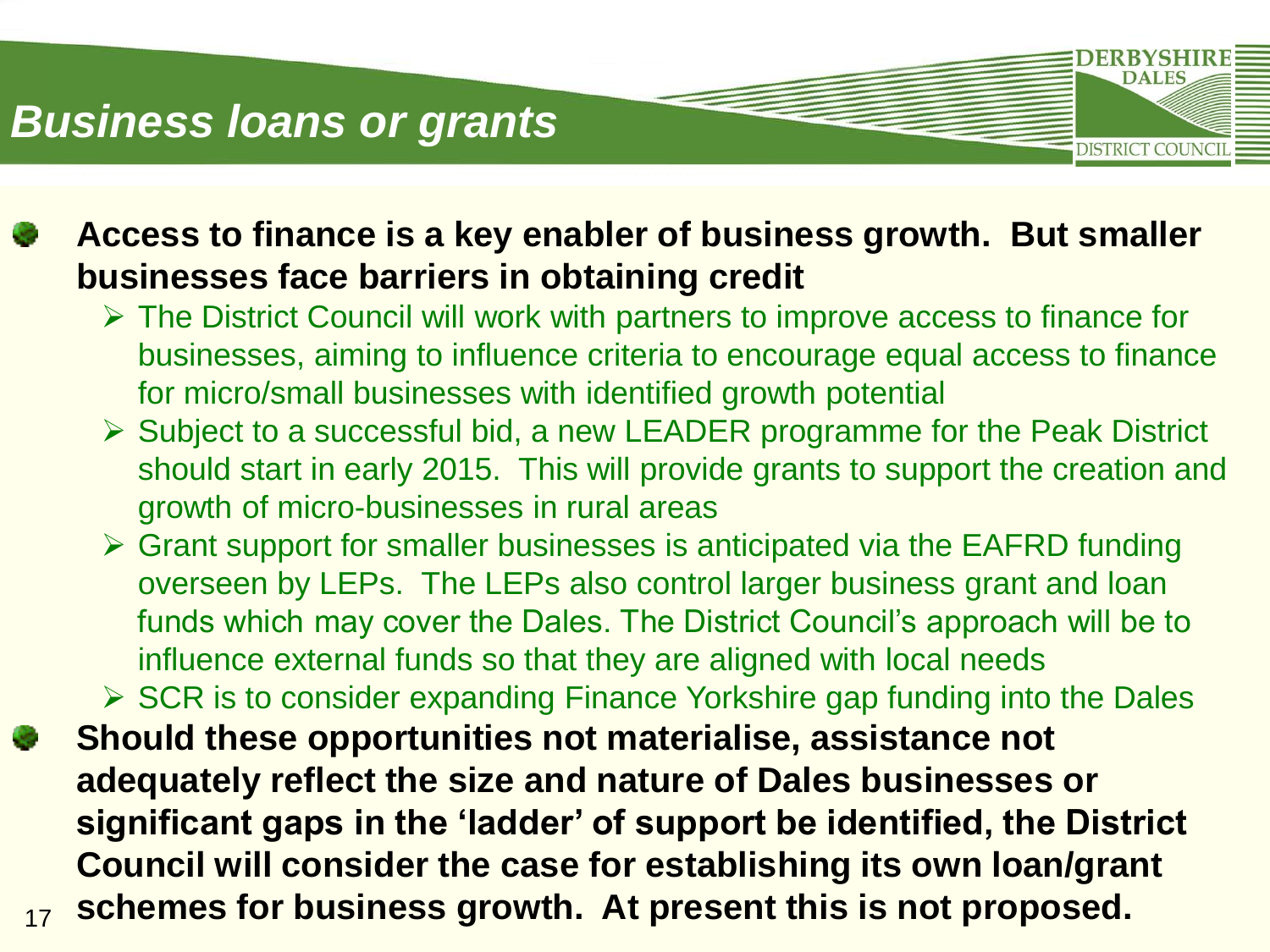#### *Site development loans*



## **Market failure preventing development of key sites**

**DISTRICT COUNCI** 

- $\triangleright$  Shortage of modern business units for new/growing firms
- $\triangleright$  Lack of infrastructure on some sites
- $\triangleright$  Developers failing to bring forward sites with approvals
- **Prudential borrowing might allow the Council to make strategic investments in exceptional cases**
- **Cost £TBD from District Council borrowing**
	- $\triangleright$  Recycling loan fund at commercial rates
	- Costs offset by longer term uplift in Business Rates
	- $\triangleright$  Thomas Lister Ltd commissioned to undertake feasibility work

#### **Outcomes 2015-2019**

 $\triangleright$  Dependent on feasibility study. Any future recommendation <sup>18</sup> would be brought to Members for their consideration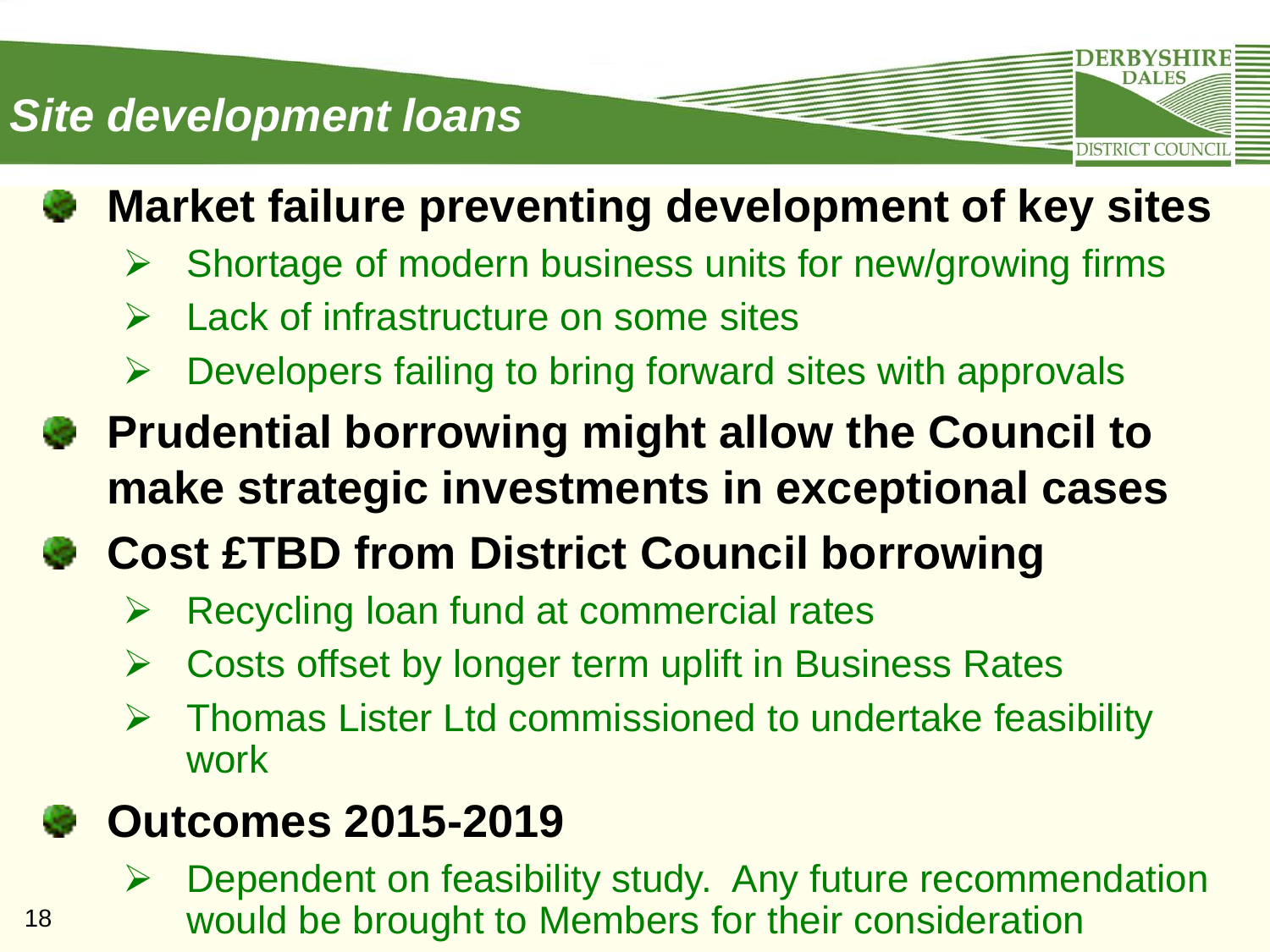#### *Other activities*



#### **Ongoing activity will include**

 $\triangleright$  Support for the tourism industry, particularly where jobs growth can be demonstrated

**DALES** 

**DISTRICT COUNCIL** 

- Facilitating Matlock Community Vision to redevelop Bakewell Road
- $\triangleright$  Helping businesses benefit from supply chain opportunities such as through 'Meet the buyer' events
- $\triangleright$  Supporting Business Peak District (including marketing the area), and engaging with LEPs/D2
- $\triangleright$  Project appraisals for small grant schemes
- Updating *Tractivity* to enable business property searches
- $\triangleright$  Servicing inward investment enquiries
- $\triangleright$  Employing apprentices and promoting apprenticeships
- $\triangleright$  Enabling market and affordable housing

### **Costs**

 $19 \rightarrow$  Officer time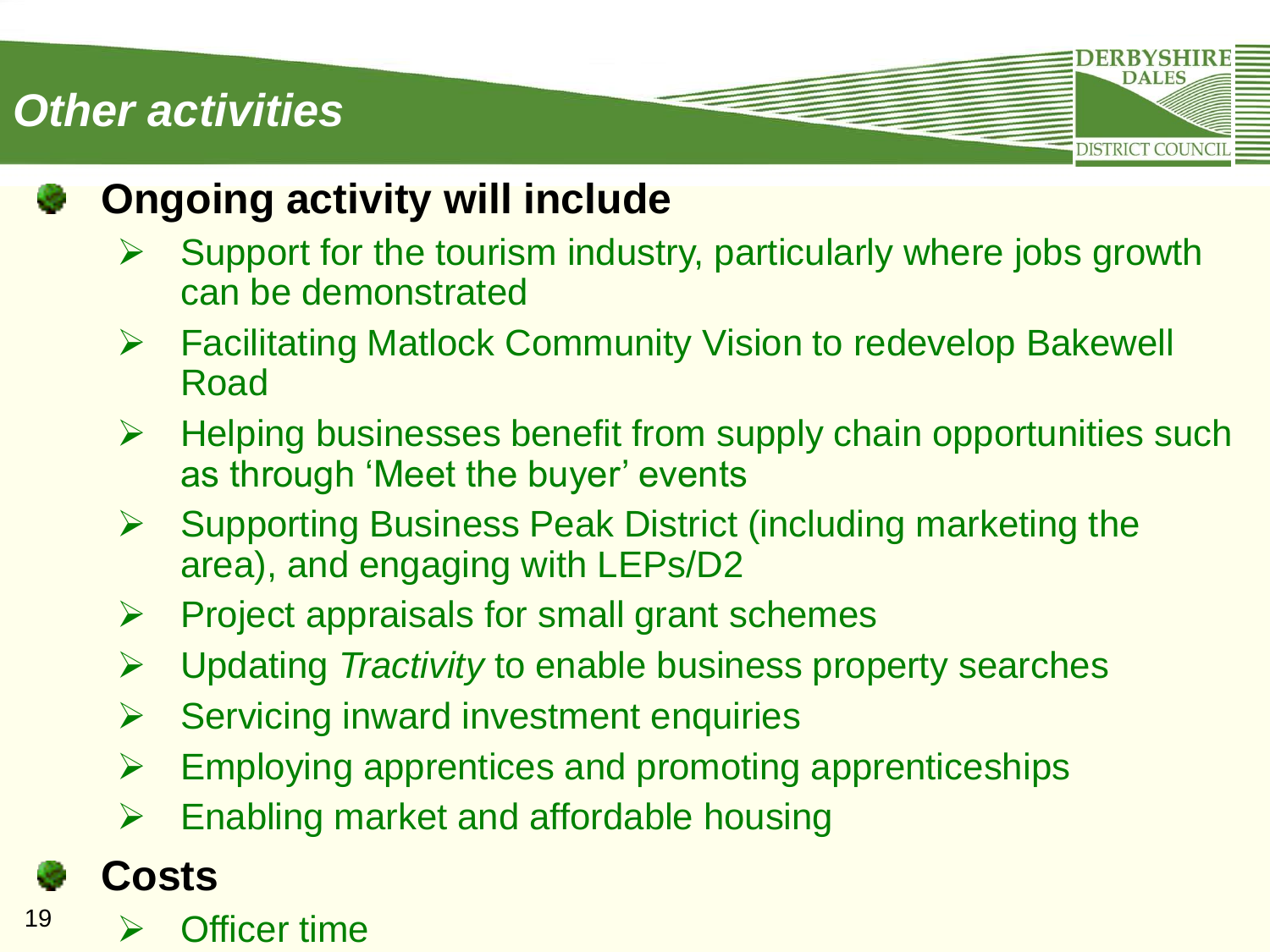#### *SECTORS*

#### **Key sectors are those parts of the Derbyshire Dales economy where there is either**

- $\triangleright$  significant existing employment (A)
- $\triangleright$  opportunity for higher-value jobs growth  $(B)$
- **Example 2 The District Council will focus its efforts on the following key sectors:**
	- **Manufacturing, including** *advanced manufacturing* **and** *food and drink manufacturing* (A)+(B)

- **Visitor economy** (A)
- **Knowledge-based and creative industries** (B)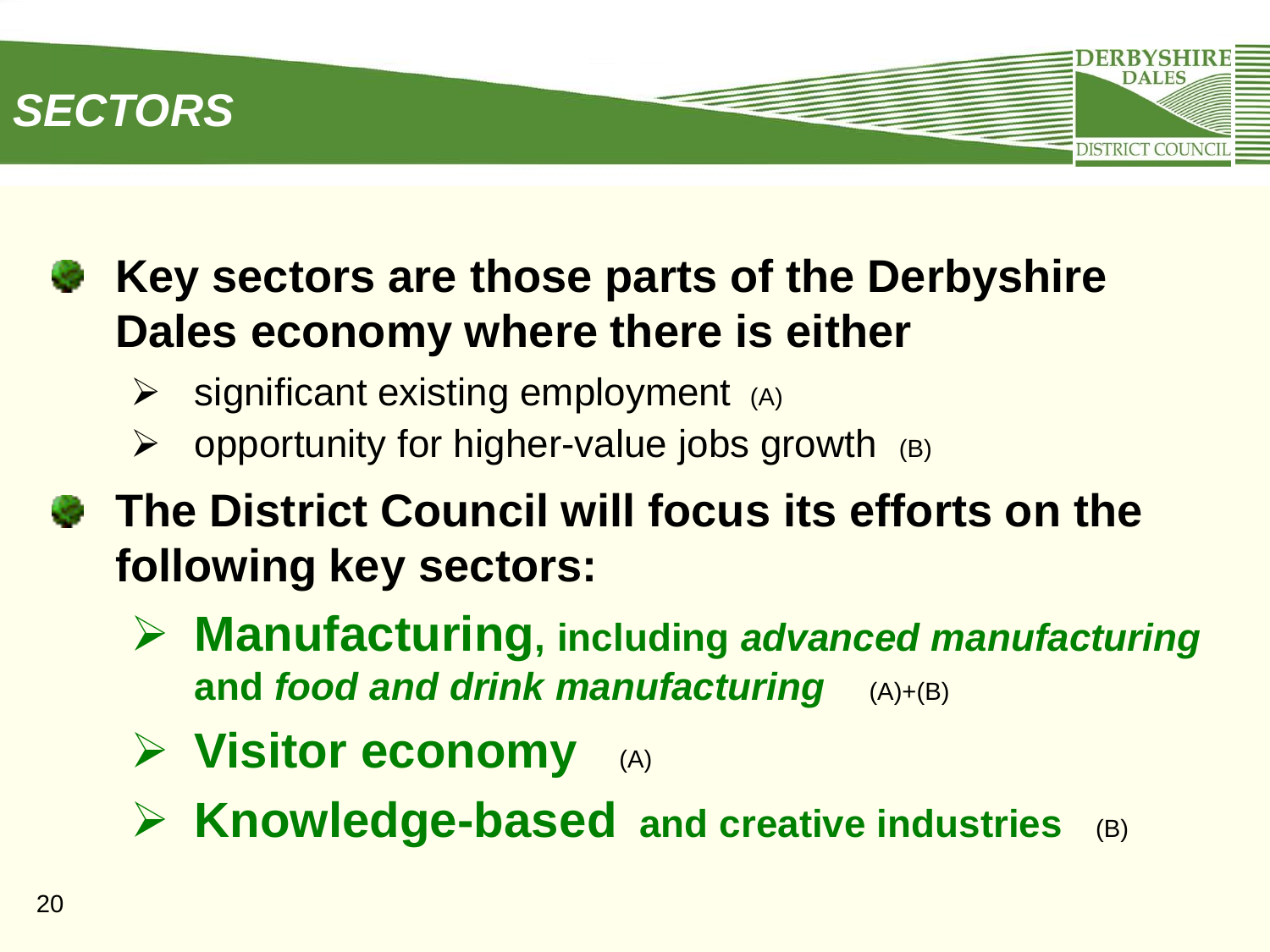#### *KEY SITES*

**The District Council will focus its efforts on the following six major economic growth sites:**

- **Active employment sites**
	- **Ashbourne Airfield**
	- **Cawdor Quarry, Matlock**
	- **Riverside Business Park, Bakewell**
- **Potential employment sites** 
	- **Halldale Quarry, Matlock**
	- **Middleton Road, Wirksworth**
- **Town centre redevelopment site Bakewell Road, Matlock**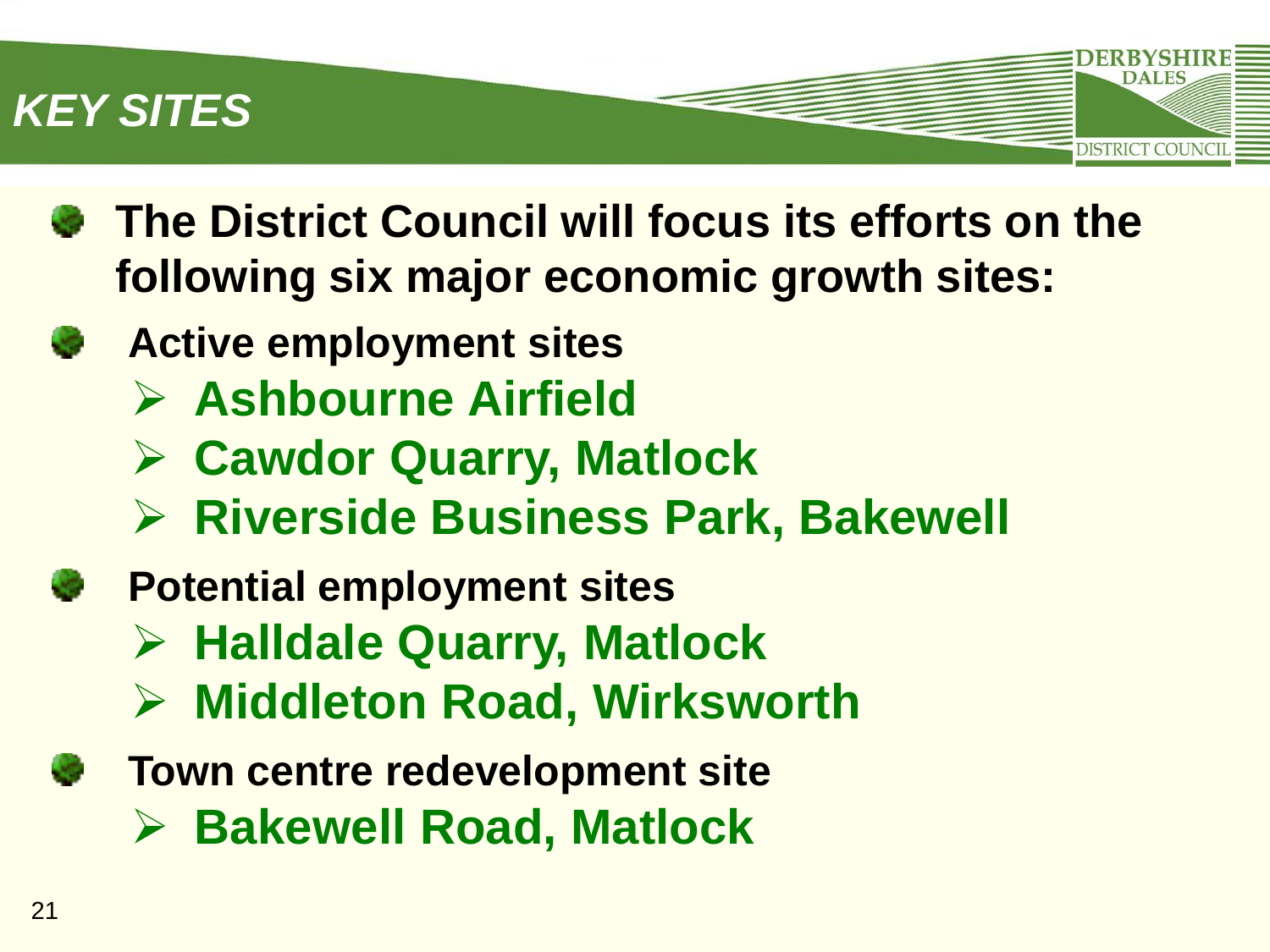### *OUTCOMES*

**This Plan will be successful if it delivers the right kind of growth in the right places, as measured by indicators of economic health such as:**

**DISTRICT COUNCI** 

**Growth in higher-value jobs** Manufacturing, professional, scientific and technical jobs to grow *from* 6,200 in 2012 *to* 6,500 in 2020 (Source: Ekosgen/BRES)

#### **Growth in workplace earnings**

Differential between Dales and Derbyshire median weekly pay to reduce *from* £6 in 2013 *to* zero in 2020 (Source: ASHE)

**Growth in Gross Value Added (GVA)** *from* £1,421m in 2010 *to* £1,600m by 2020 (Source: Ekosgen/BRES)

**Growth in occupied employment land** *by* 5 hectares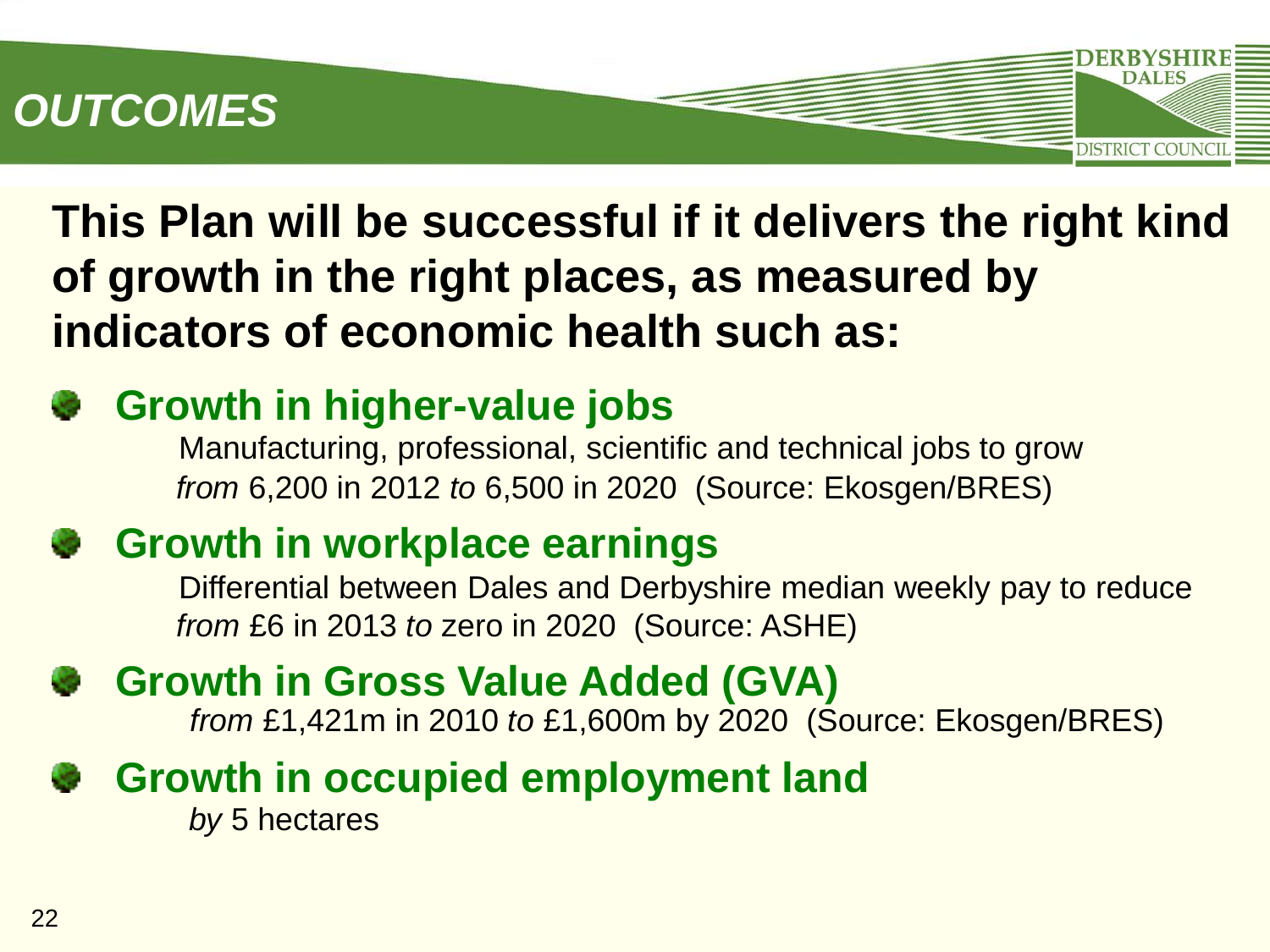

#### **APPENDIX 1**

#### **PEAK DISTRICT EVIDENCE BASE – SUMMARY**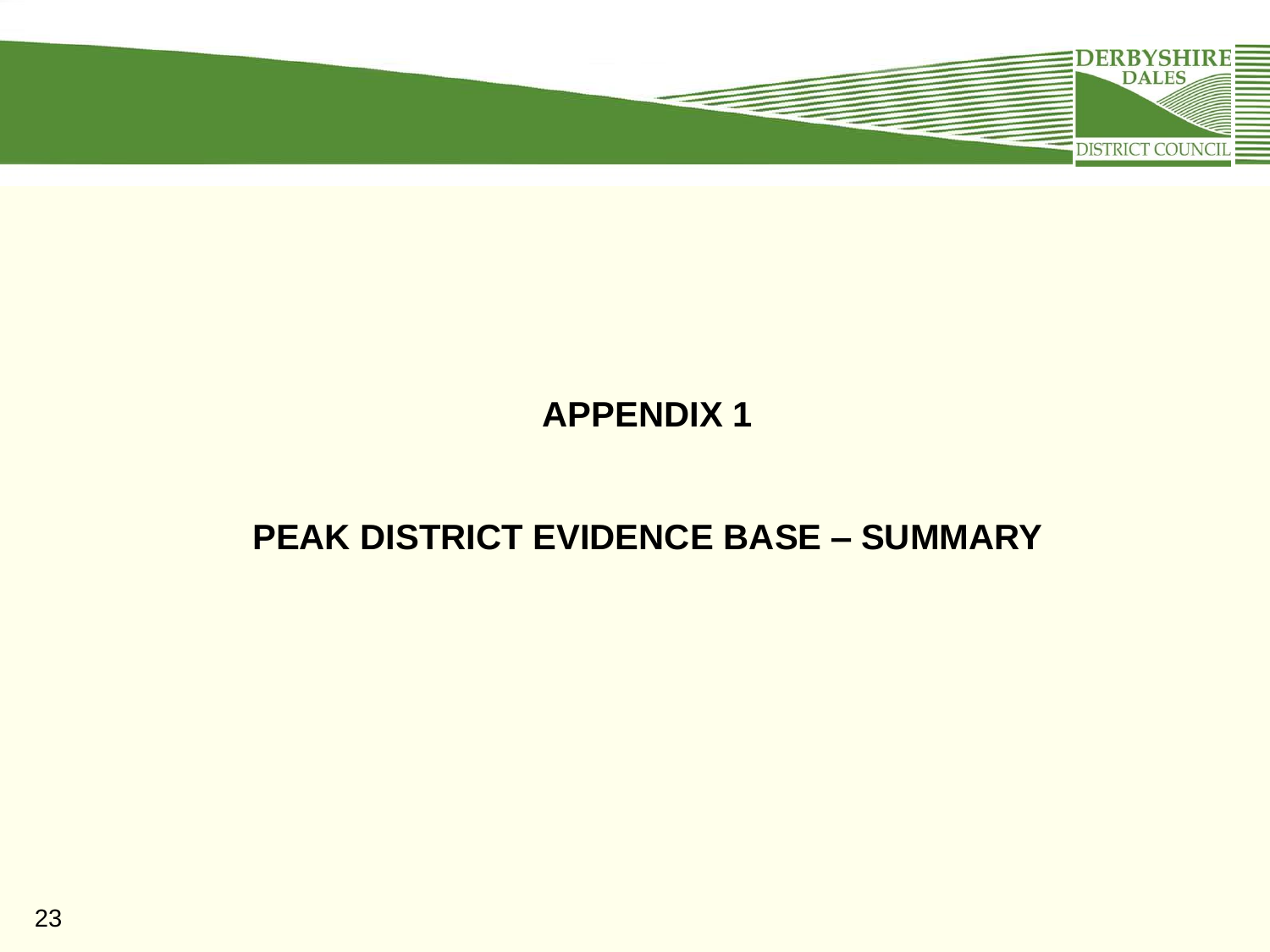

## **KEY ECONOMIC FACTS**

- **GVA: the value of the output produced in the wider Peak District (GVA) is £3.8bn**
- **Sectors: the wider Peak District has a diverse economic structure with manufacturing the largest sector, followed by the public sector, retail and hospitality**
- **Businesses: there are 10,900 businesses in the wider Peak District area. The vast majority employ fewer than 10 people (91%), and survival rates are high**
- **Higher level skills and occupations: 31% of residents of working age have a degree, and 40% are employed in managerial/professional occupations**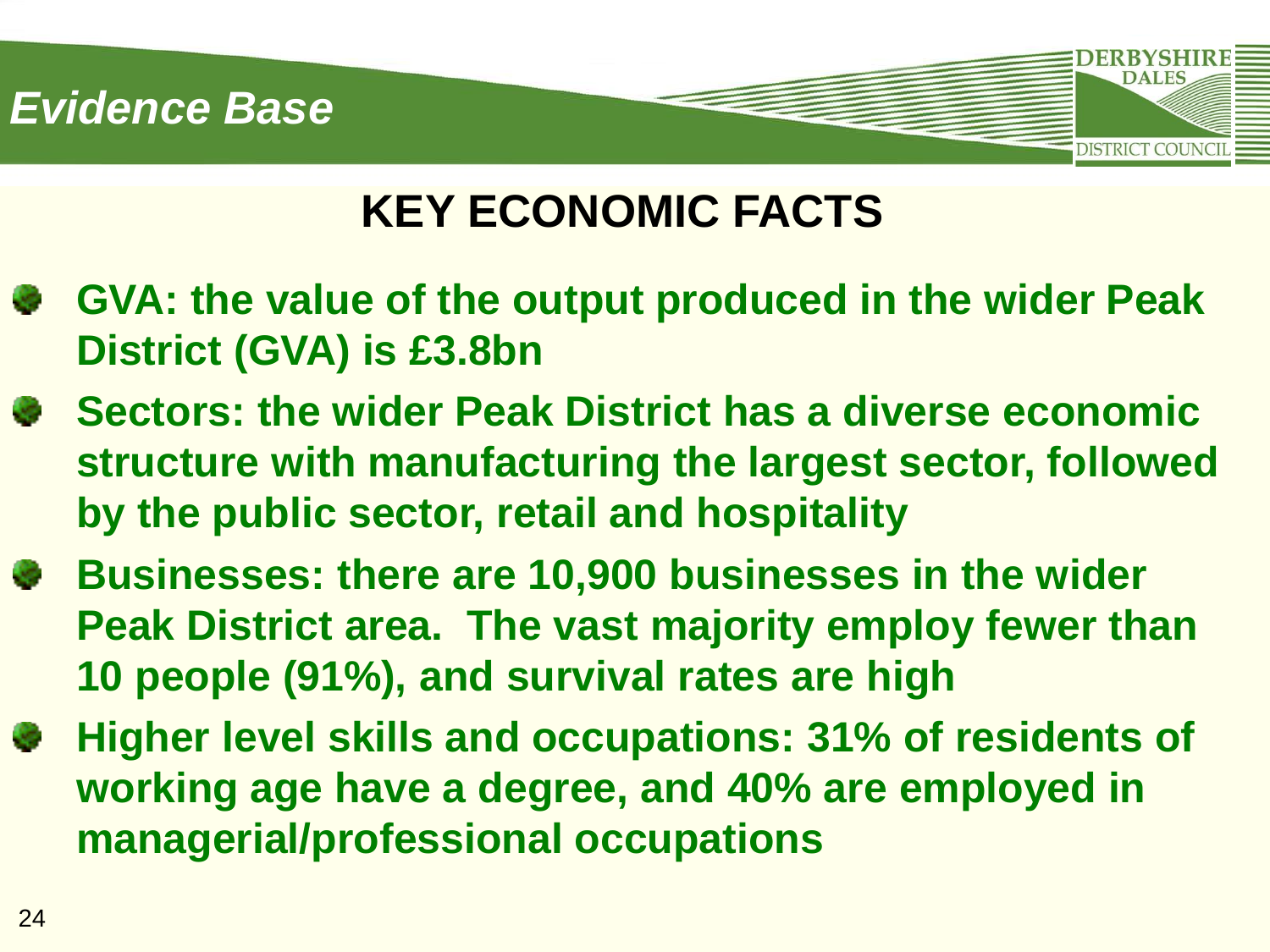#### *Evidence Base*



#### **The Peak District offers significant growth potential arising from:**

- **Employment growth**
- **Strong productivity base on which to generate high value growth.**
- **High business density and entrepreneurialism**
- **Demonstrable and successful track record in business start ups**
- **Strong business survival rates**
- **Good return from investment in start up support and business growth.**
- **High value manufacturing base**
- **Strong manufacturing sector**
- **Qualified workforce**

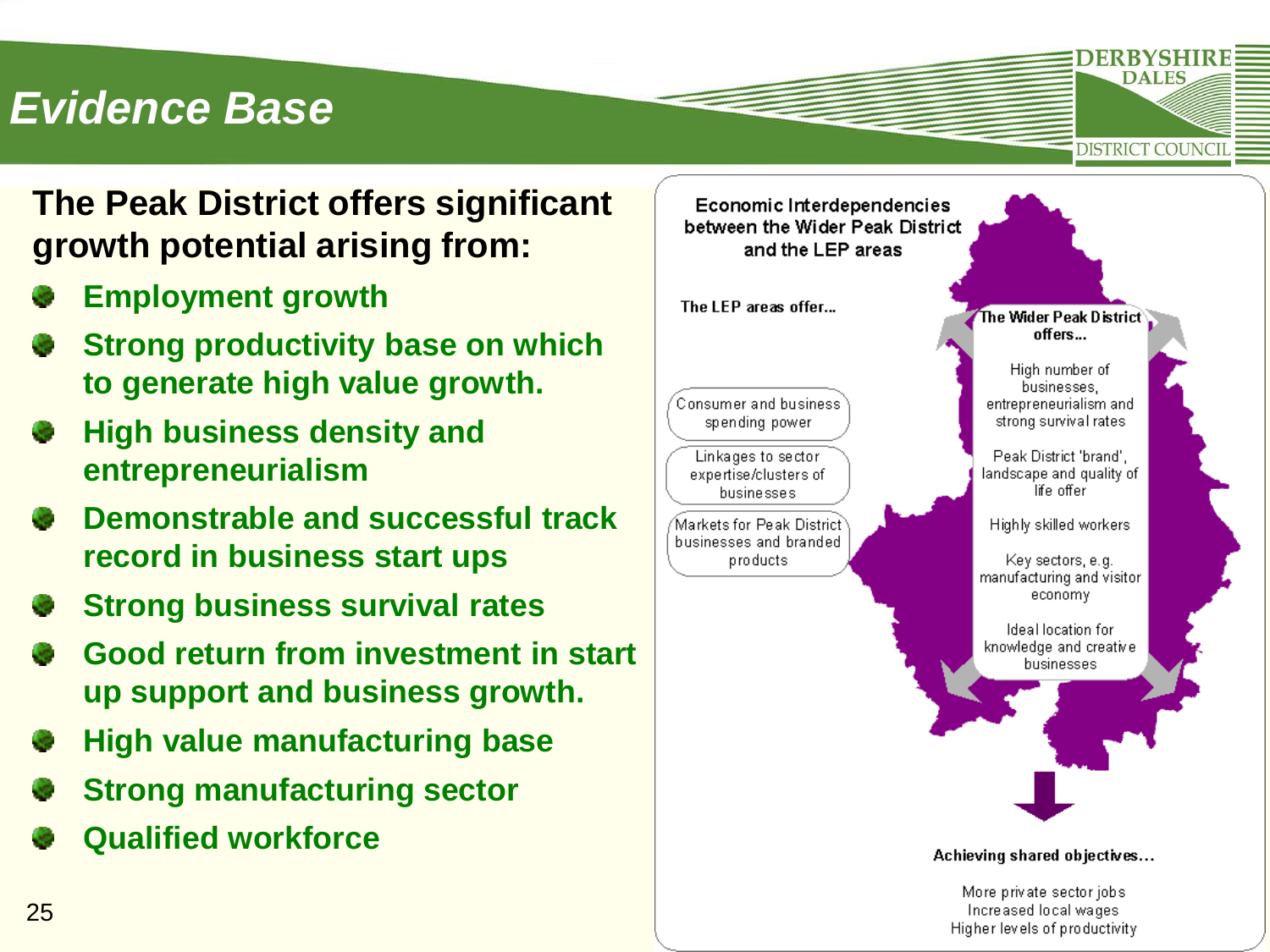

#### **APPENDIX 2**

#### **CONTEXT – WIDER STRATEGIES AND THEIR LINKS TO THE DALES**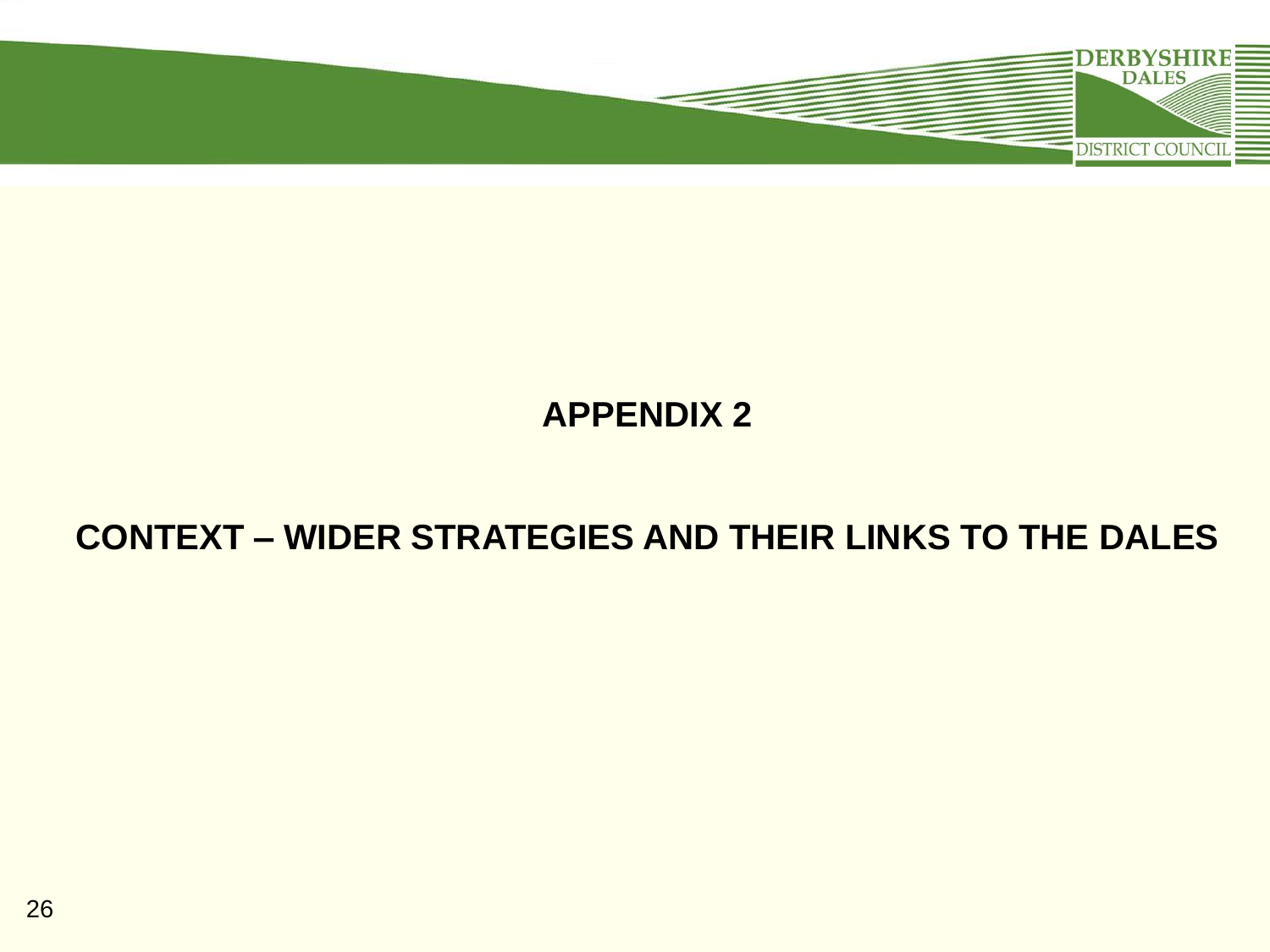### *Context – wider strategies (1)*

## **Enterprise Peak District, February 2014**

- **an eight-point economic plan for the Peak District**
- **developed alongside LEPs to fit their own Growth Plans**
- **by Business Peak District, Visit Peak District, Nature Peak District, and the Peak District Partnership LSP**

#### **Actions the Derbyshire Dales Economic Plan can help deliver incl:**

- **1. Accessing finance to grow local businesses**  *> We will help develop and deliver a new LEADER scheme from 2015*
- **2. Growth Spokes – advice and support for local businesses**  *> We will contribute 'match' in the form of Derbyshire Dales Business Advice*
- **3. Physical Developments - business sites**  *> We will seek funds to unlock stalled employment sites*
- **4. 'Inspired by the Peak District' brand**  *> We will support the Peak District brand as a business promotion tool*
- **5. Digital Connectivity** 
	- *> We will seek to help those plugging gaps in broadband coverage*
- **6. Pedal Peak Business Initiative**
- 27 *> We will support associated business and employment projects*



**DALES**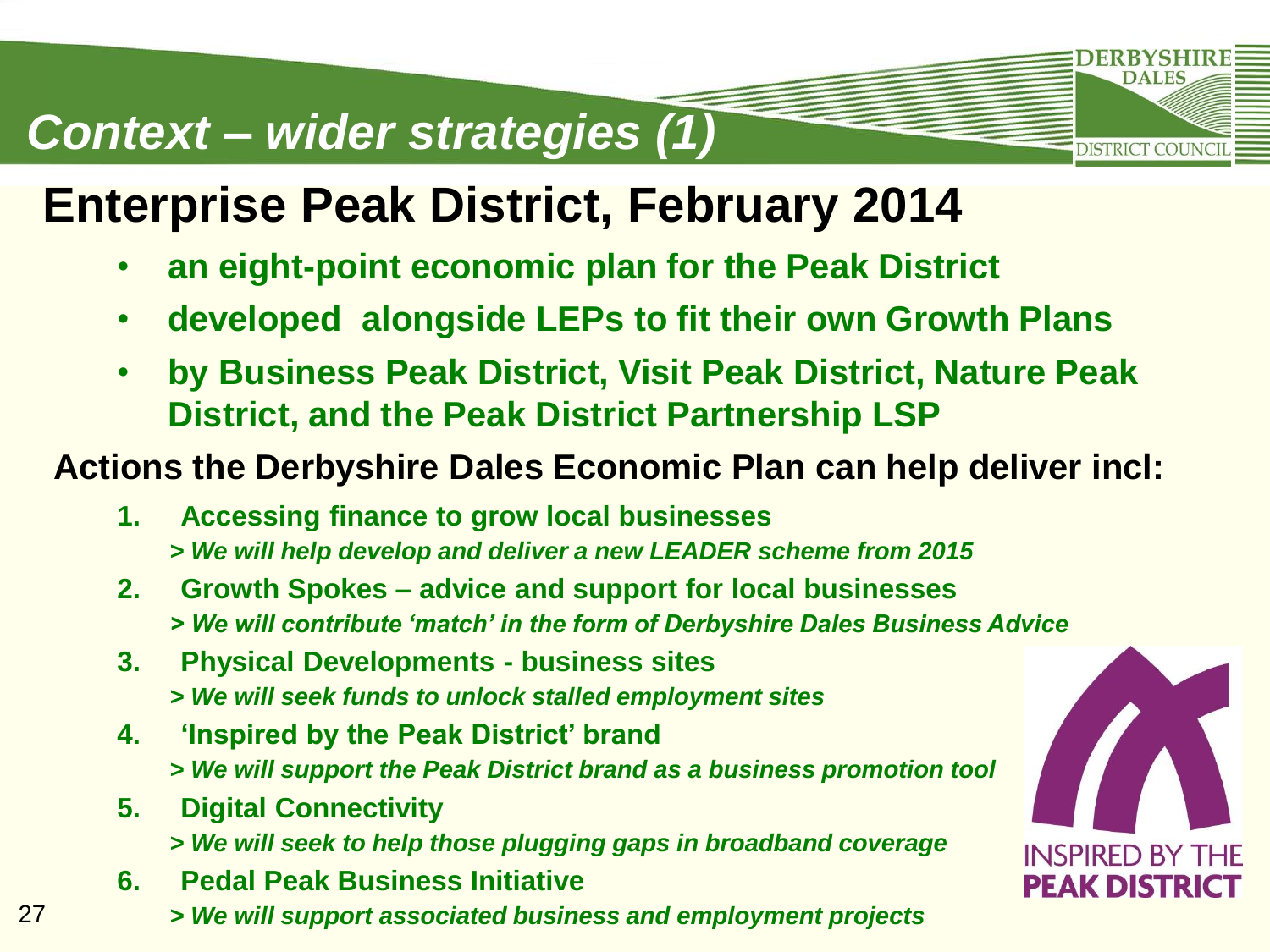### *Context – wider strategies (2)*

## **LEP Strategic Economic Plans** (Growth Plans)

- **D2N2 and Sheffield City Region LEPs both published Strategic Economic Plans in March 2014**
- **Both focus on ambitious private sector job creation targets,** *but tend to emphasise large firms and large projects*
- **Priority sectors include specialist manufacturing, construction, food and drink, creative industries, and the visitor economy**

#### **Actions the Derbyshire Dales Economic Plan can help deliver incl:**

- **1. Support for new and existing businesses to grow**  *> We will contribute 'match' in the form of Derbyshire Dales Business Advice*
- **2. Access to finance** 
	- *> We can help with project appraisals for small grant schemes*
- **3. Infrastructure** 
	- *> We will seek funds to unlock stalled employment sites*
	- *> We will seek to help those plugging gaps in broadband coverage*
- **4. Housing**
- *> We facilitate affordable and market housing with strategic housing and planning policies* <sup>28</sup>



**DALES** 

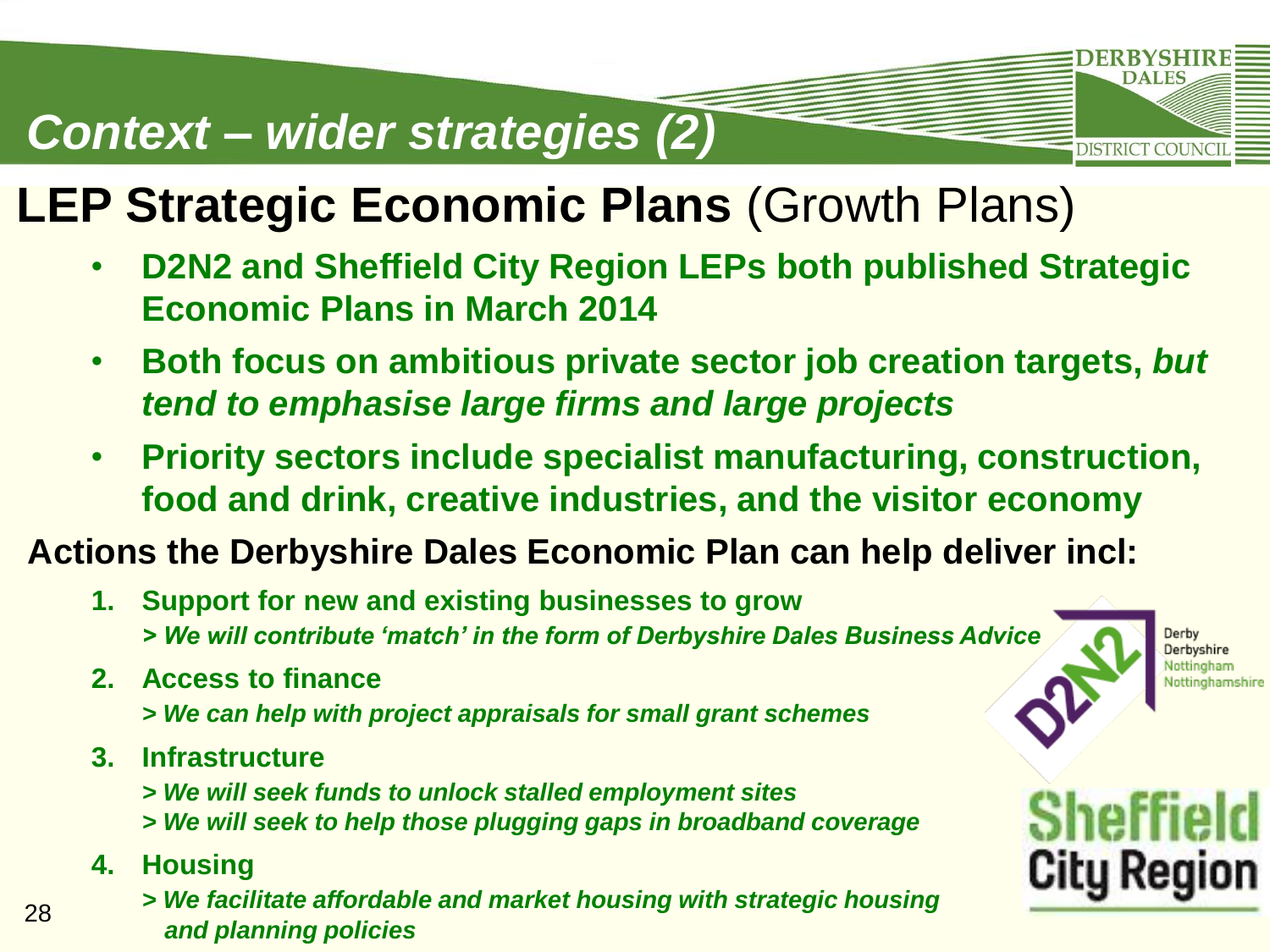#### *Context – wider strategies (3)*

## **Business Peak District** *Concordat 2011*

- **Ambition for an enterprising, growing, sustainable economy**
- **Business-led group supported by the District Council**
- **Formed to lobby LEPs covering the whole Peak District**

#### **Actions the Derbyshire Dales Economic Plan can help deliver incl:**

- **1. Business skills and support**  *> We will contribute 'match' in the form of Derbyshire Dales Business Advice*
- **2. Developments sites** 
	- *> We will seek funds to unlock stalled employment sites*
- **3. Raise the brand profile of the Peak District**  *> We will support the Peak District brand as a business promotion tool*
- **4. Competitive broadband speed and availability**  *> We will seek to help those plugging gaps in broadband coverage*
- **5. Employment opportunities for local people**  *> We promote apprenticeships*



**DALES**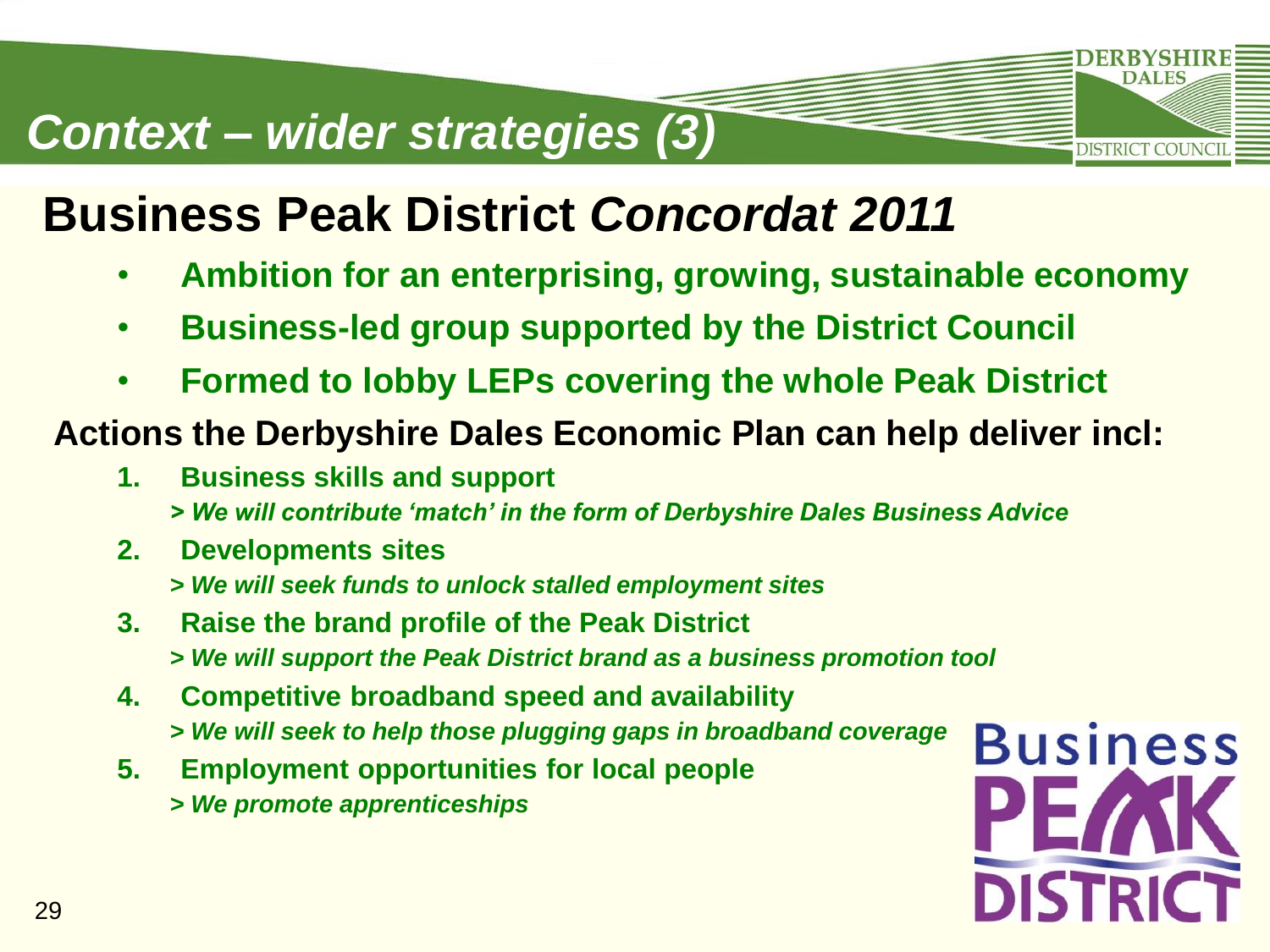#### *Context – wider strategies (4)*

## **Derbyshire Economic Strategy Statement**

- **Agreed by the Derbyshire Economic Partnership in June 2014**
- **Grouping of local authorities and businesses**
- **Three strategic themes, including a rural economy sub-objective**
- *Some tendency to stress skills issues and inward investment ahead of the needs of microbusinesses*

#### **Actions the Derbyshire Dales Economic Plan can help deliver incl:**

- **1. Deliver a high quality business support offer**  *> We will contribute 'match' in the form of Derbyshire Dales Business Advice*
- **2. Strengthen the rural economy** 
	- *> We will help develop and deliver a new LEADER scheme from 2015*
- **3. Invest in our infrastructure** 
	- *> We will seek funds to unlock stalled employment sites*
	- *> We will seek to help those plugging gaps in broadband coverage*
- **4. Raise business productivity**
	- *> We can help with project appraisals for small grant schemes*



**DALES**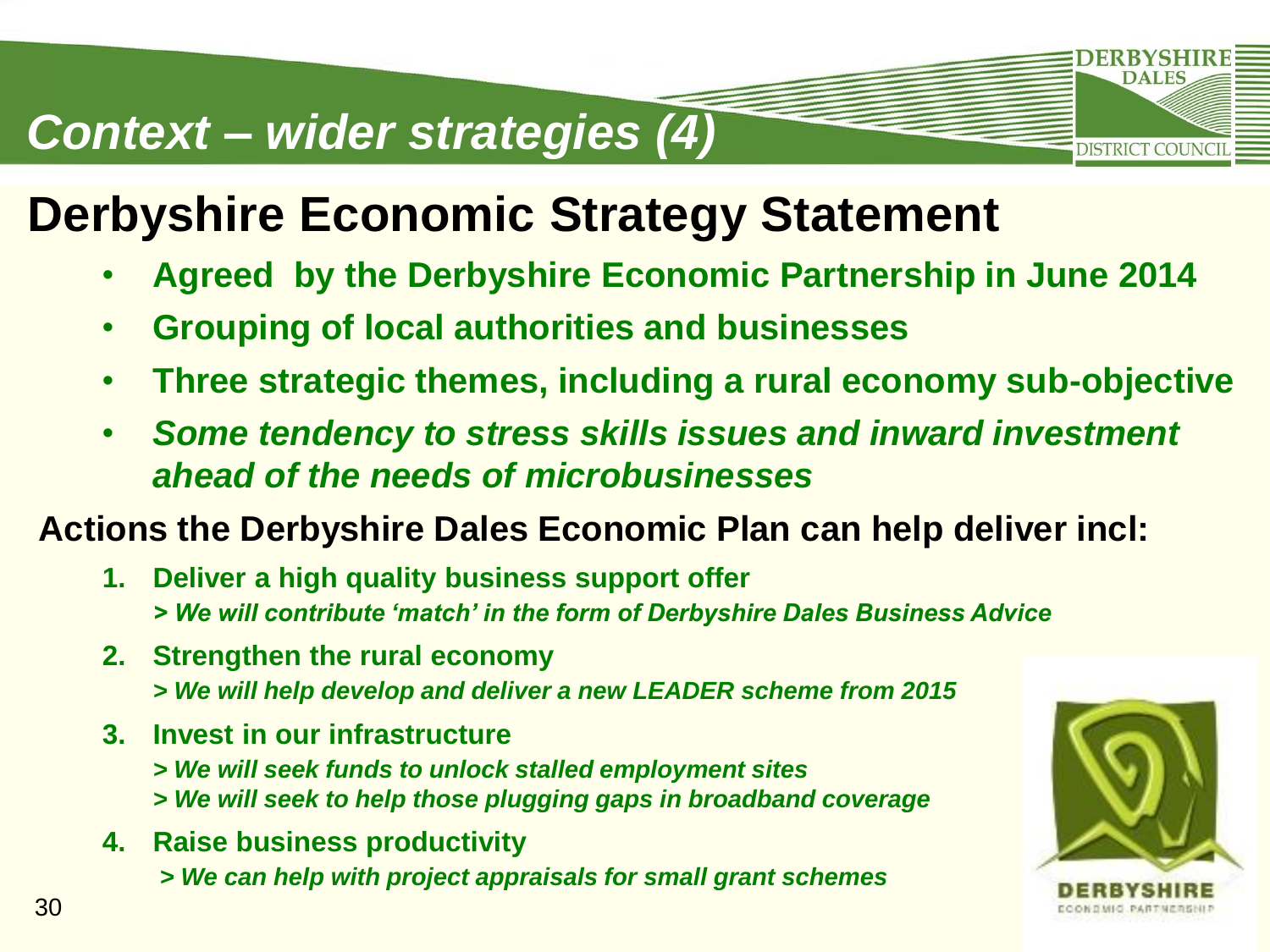## *Context – wider strategies (5)*

## **Defra Rural and Farming Network**

- **The Defra Rural and Farming Network in Derbyshire champions rural issues in DEP and with LEPs**
- **It is a direct link to Government**
- **Its top four priorities were set in 2013 and match those of the District Council:** 
	- **1. Growing microbusinesses**
	- **2. Vibrant market towns as employment and service centres**
	- **3. Broadband speed and access in rural communities**
	- **4. Increasing employment opportunities for young people in rural areas**



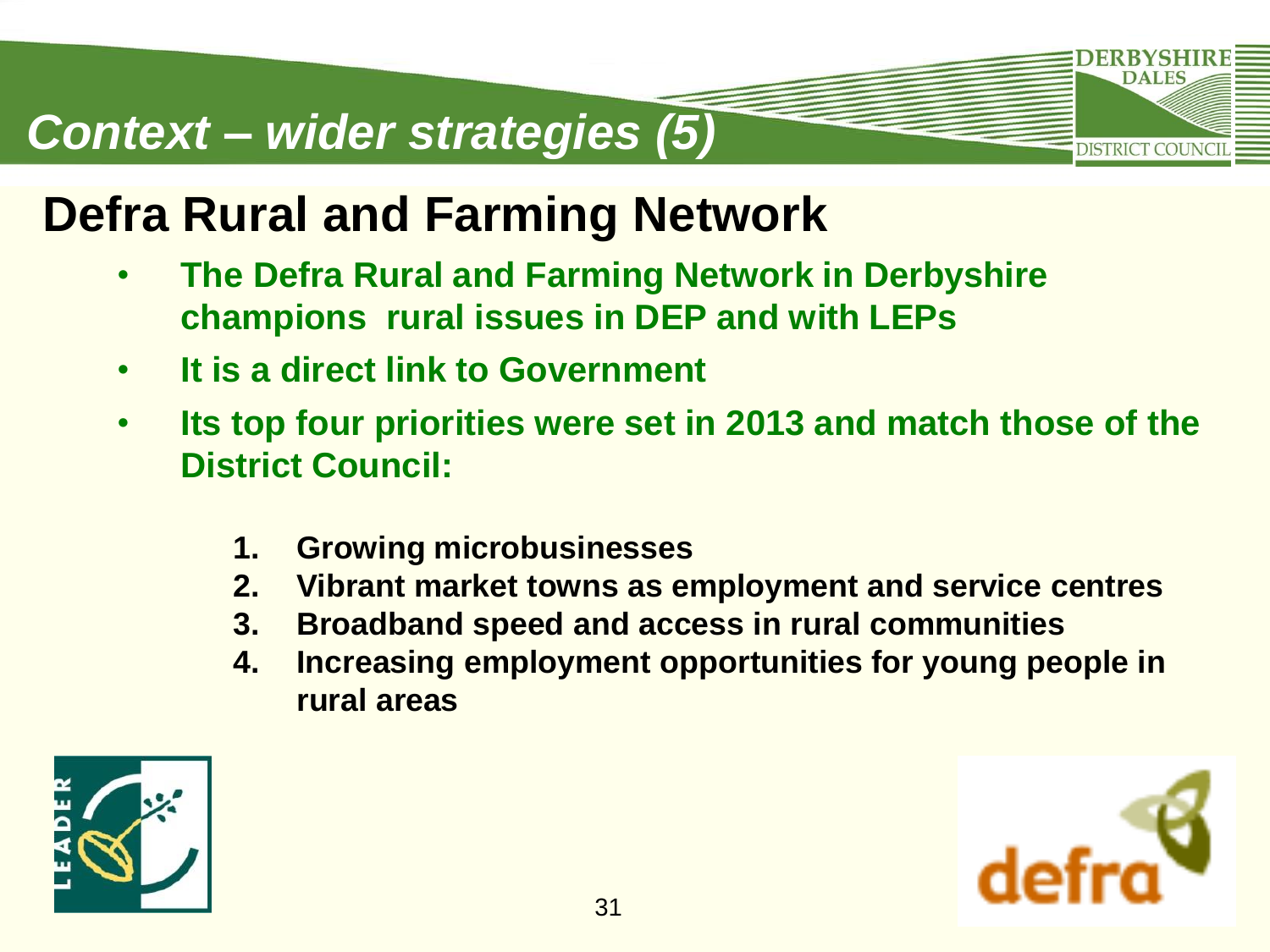

#### **APPENDIX 3**

#### **EXTERNAL FUNDING SCHEMES**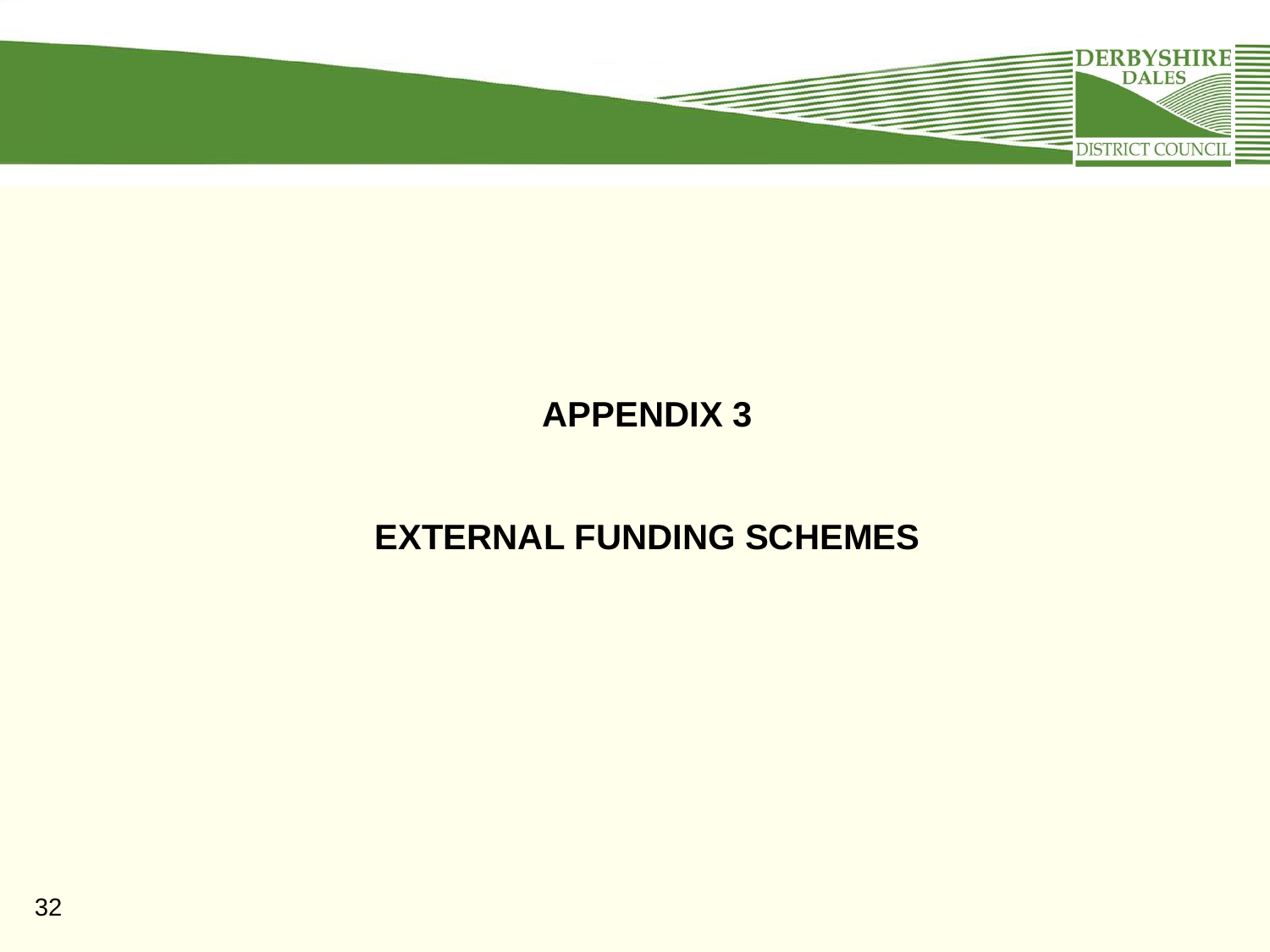

**LEADER** – Method of delivering the Rural Development Programme for England (funded by the EU and Defra) at the local level. Operated locally by Derbyshire Economic Partnership

**ESIF** – European Structural and Investment Funds, allocated to LEPs. Incl. European Regional Development Fund (ERDF), European Social Fund (ESF) and European Agricultural Fund for Rural Development (EAFRD), all aimed at promoting sustainable and inclusive economic growth

**RGF** – Regional Growth Fund, providing Government funding to help unlock private sector investment to create economic growth and sustainable employment (six rounds to date)

**GPF** – Growing Places Fund, recyclable loan fund operated by LEPs (funded by Government) used to unlock stalled job creation projects focusing on physical infrastructure and tackling site constraints

**Global Derbyshire** - business support programme operated by Derbyshire Economic Partnership providing grants of between £4,000 and £75,000 to pre-start, start-ups and existing SMEs looking to grow, collaborate, innovate and export (RGF funded)

**UI4G** – Unlocking Investment for Growth, operated by D2N2 providing grants of between £50,000 - £500,000 to SMEs with major capital projects capable of sustainable job creation (RGF funded)

**SCRIF** – Sheffield City Region Investment Fund, operated by the LEP providing a framework for funding streams to deliver essential strategic infrastructure to increase economic growth and jobs in the Sheffield City Region

**Growth Deals** – devolved funding and decision making powers secured by LEPs in 2014 to stimulate jobs and growth 33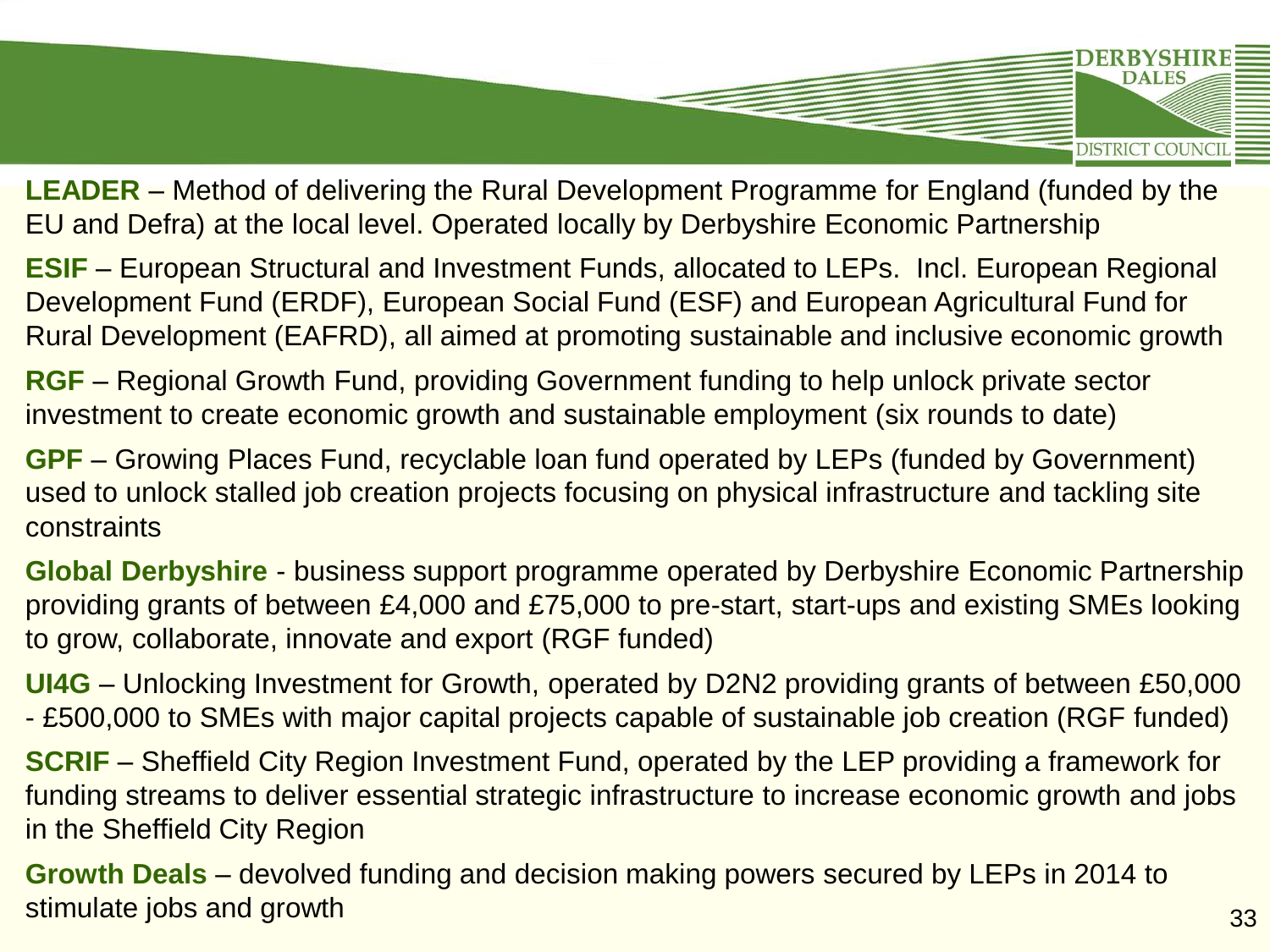

#### **APPENDIX 4**

#### **LARGEST LOCAL PRIVATE SECTOR EMPLOYERS**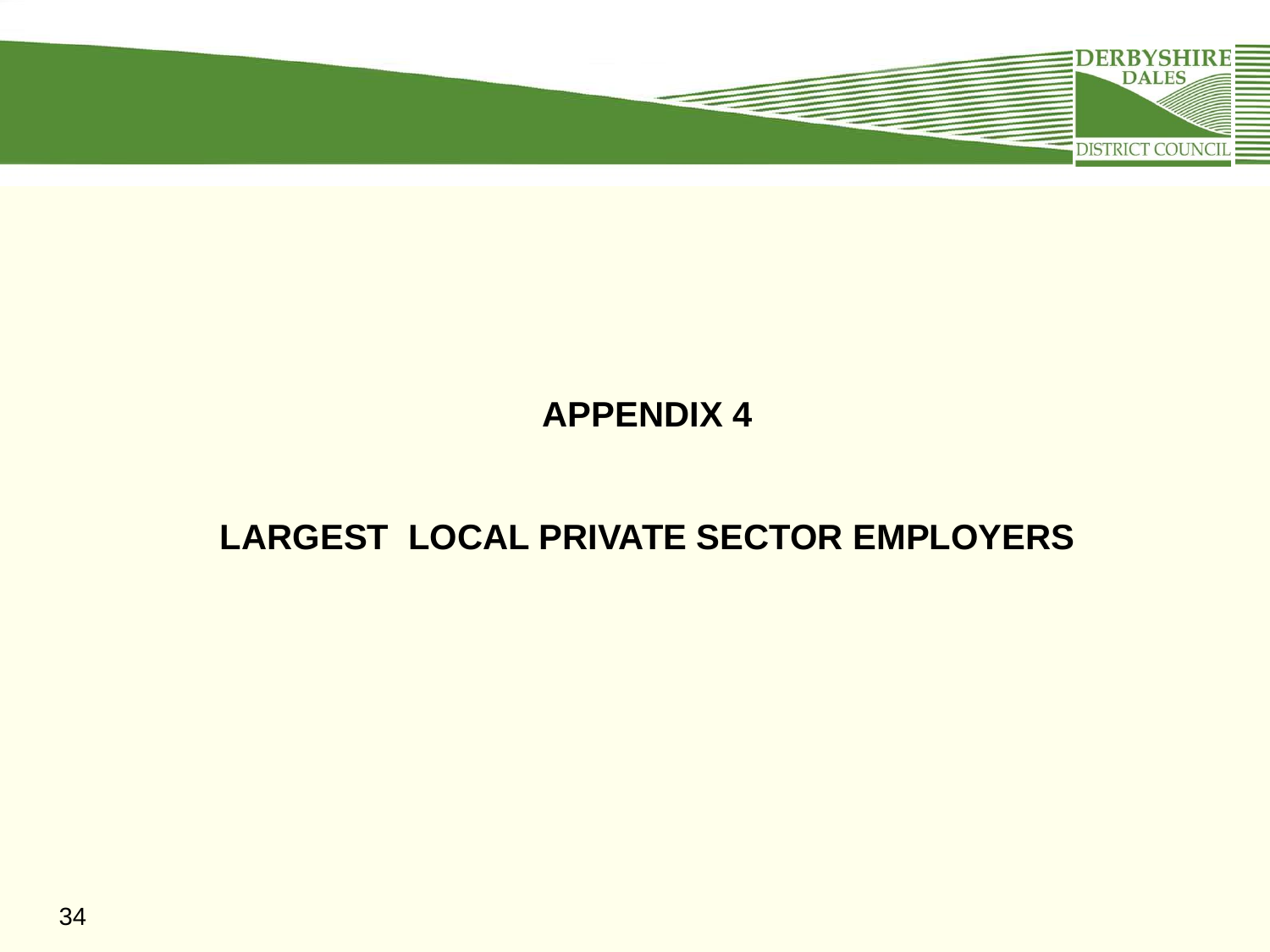

#### **LARGEST PRIVATE SECTOR EMPLOYERS**

| <b>Company</b>                                     | Location                              | <b>Activities</b>                                                               | <b>Approx. employees</b> |
|----------------------------------------------------|---------------------------------------|---------------------------------------------------------------------------------|--------------------------|
| <b>Moy Park</b>                                    | <b>Ashbourne Airfield</b>             | Poultry processing                                                              | 850                      |
| <b>Chatsworth Estate</b>                           | <b>Bakewell</b>                       | Heritage attraction, holiday lets, retail                                       | n/a                      |
| <b>Aggregate Industries</b>                        | <b>Hulland Ward</b>                   | Hard landscaping & drainage                                                     | 300                      |
| H.J. Enthoven & Sons<br>(Eco-Bat)                  | <b>South Darley</b>                   | Smelting, refining, manufacture of lead and<br>lead products                    | 200                      |
| <b>Frank Wright (Trouw</b><br>Nutrition / Nutreco) | Ashbourne Airfield                    | Manufacture of animal feed and the provision<br>of haulage                      | 190                      |
| <b>Pinelog Group</b>                               | Bakewell Riverside + Darwin<br>Forest | Manufacture of timber leisure buildings /<br>holiday lettings                   | 190                      |
| Longcliffe                                         | <b>Brassington</b>                    | Quarrying and supply of minerals and<br>aggregates                              | 150                      |
| <b>DSF Refractories &amp;</b><br><b>Minerals</b>   | Newhaven                              | Processing of minerals and the manufacture of<br>refractory products            | 120                      |
| <b>Artisan Biscuits</b>                            | Ashbourne Airfield                    | Bakers of confectionary and speciality biscuits                                 | 120                      |
| <b>Breasley Foam</b>                               | Wirksworth                            | Foam conversion and the manufacture of<br>bedding                               | 120                      |
| <b>Holdsworth Holdings</b>                         | <b>Tideswell</b>                      | Dry and frozen foods                                                            | 120                      |
| <b>Homelux Nenplas</b>                             | Ashbourne Airfield                    | Manufacture moulded plastic products                                            | 110                      |
| Firth Rixson.                                      | <b>Darley Dale</b>                    | Forgings for the aerospace, civilian nuclear and<br>power generation industries | 100                      |
| <b>Technolog Group</b><br>+Utilitec Services       | <b>Wirksworth</b>                     | Electronic equipment for the water and gas<br>industry                          | 100                      |

35 Initial list of firms with 100+ employees in the Derbyshire Dales - July 2014